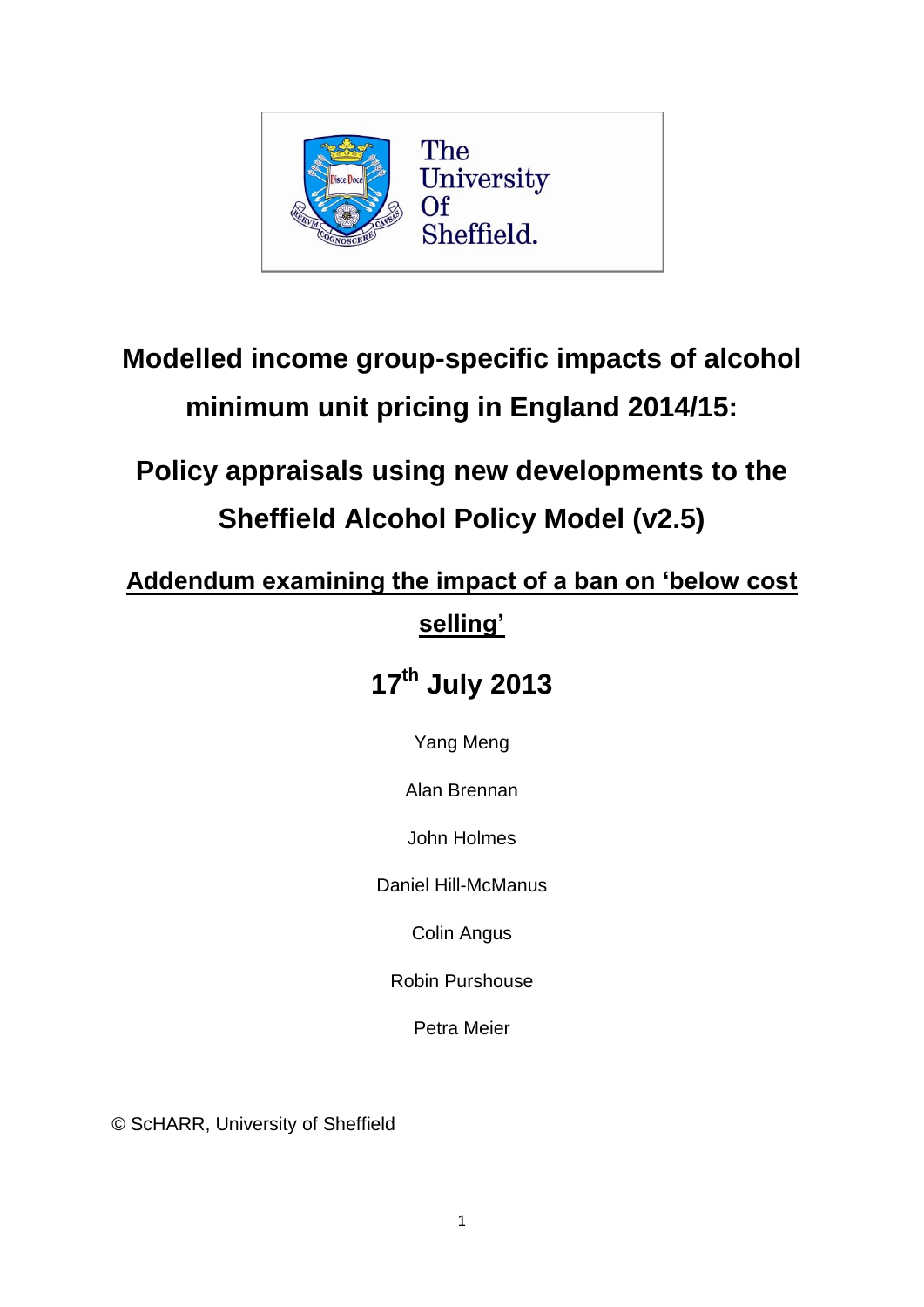### **1. INTRODUCTION**

In July 2013, the UK Government announced that it intended to introduce a ban on retailing alcoholic drinks for less than the cost of the duty and VAT payable on the product. Typically referred to as a ban on below cost selling (BBCS), this policy was originally included in the Coalition's programme for government in May 2010 [1] and was due to be implemented in April 2012. However, the Government abandoned this policy in March 2012 following the inclusion of a commitment to introduce a minimum unit price for alcohol in *The Government's Alcohol Strategy* [2].

During the consultation period on a package of policies including minimum unit pricing, the Sheffield Alcohol Research Group were asked by Government to appraise the potential impacts of implementing a range of minimum unit pricing policies in England in 2014/15, with a particular focus on the impacts on low income groups. A report detailing the results of these appraisals is available at:

[http://www.sheffield.ac.uk/scharr/sections/ph/research/alpol/research/newresearch.](http://www.sheffield.ac.uk/scharr/sections/ph/research/alpol/research/newresearch)

This addendum reports the results of a further appraisal of the new BBCS policy, as requested by Government, and compares the potential impact of this policy against a 45p minimum unit price.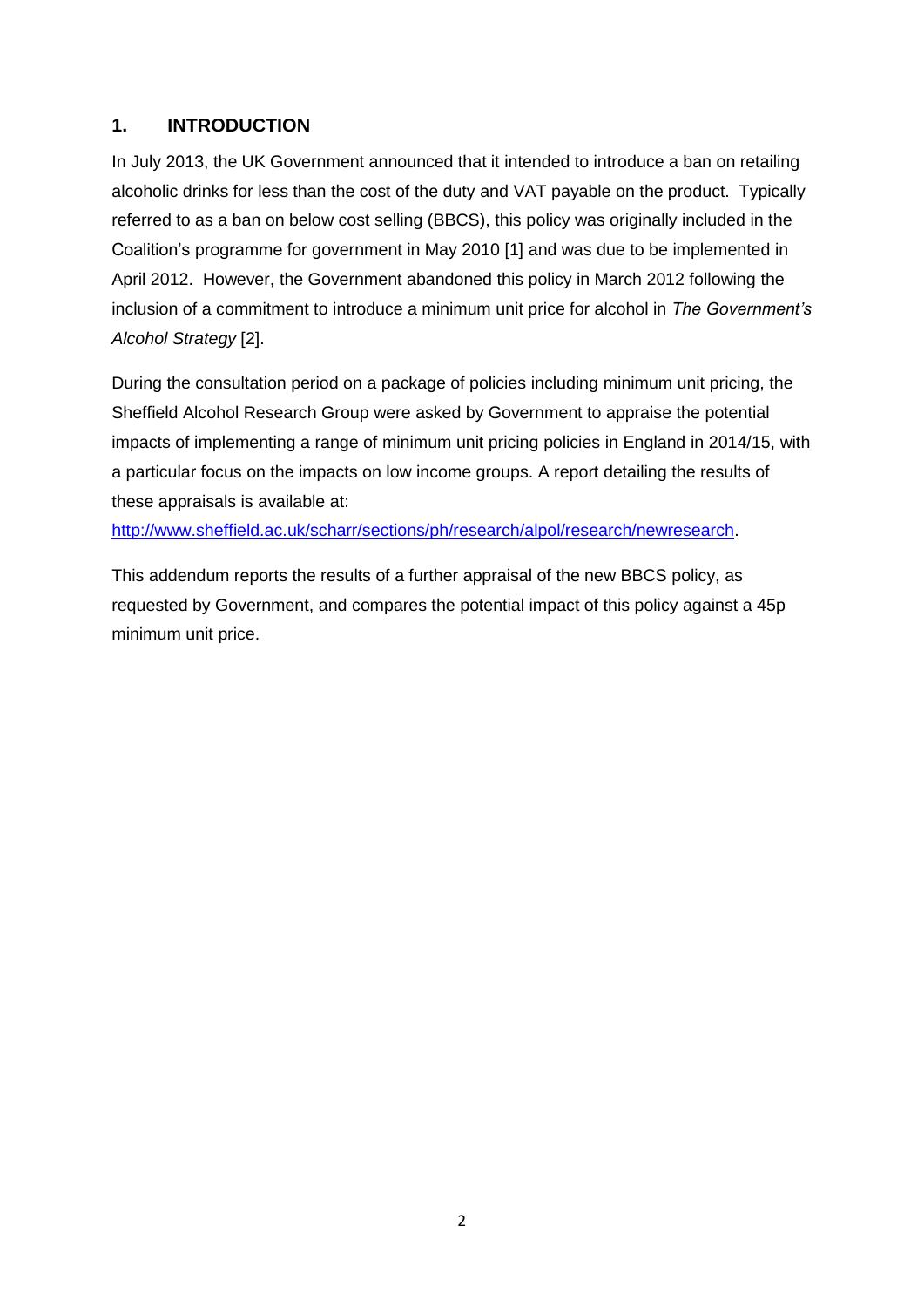## **2. SUMMARY OF MODEL FINDINGS**

## **2.1. Effects on alcohol prices**

**F1.** As alcohol duty rates vary by beverage type, the proposed BBCS would set different floor prices for different beverage types. For beverage types with multiple duty bands (i.e. beer, cider and wine) there would effectively be different minimum unit prices for different strength products. For beverage types where duty is charged by volume of product rather than by alcohol content (i.e. cider and wine) minimum unit prices will vary also depending on the volume of product purchased. Based on current UK duty and VAT rates, we estimate average minimum unit prices following a BBCS to be 22.9p for beer, 9.4p for cider, 24.5p for wine and 33.9p for spirits and RTDs.

F2. A BBCS would affect 0.7%<sup>1</sup> of units of alcohol sold in England and prices would rise by 0.1% on average. This would vary by beverage type and trade sector. For alcohol bought in the off-trade, the proportion of units affected would be 2.4% of beer, 0.1% of cider, 0.4% of wine, 1.2% of spirits and 0.1% of RTD units. The largest average price increase would be for off-trade beer at 0.2%.

**F3.** For comparison, a 45p minimum unit price (MUP) would affect a much greater proportion of the units of alcohol sold in England and would lead to larger average price increases. For alcohol bought in the off-trade, a 45p MUP would affect 44.8% of beer units sold, 70.2% of cider, 24.9% of wine, 38.5% of spirits and 0.8% of RTDs. The largest average price increase would be for off-trade cider at 27.4%. Off-trade, beer, wine and spirits prices would increase by 8.1%, 2.4% and 3.3% respectively on average.

## **2.2. Estimated policy impacts of a ban on below cost selling on alcohol consumption and related harms**

**F4.** A BBCS is estimated to reduce alcohol consumption in the population by -0.04%. This equates to a reduction of -0.3 units per drinker per year.

**F5.** Moderate, hazardous and harmful drinkers would reduce their consumption by -0.03%, -0.01% and -0.08% respectively. This equates to -0.1, -0.1 and -3.0 units per drinker per year.

**F5.** Annual spending on alcohol is estimated to increase by small amounts in all consumption groups and moderate drinkers would see the smallest spending increases

**.** 

 $^{1}$  An error was noted after publication and the value was changed from 1.3% to 0.7% on 31 October 2013.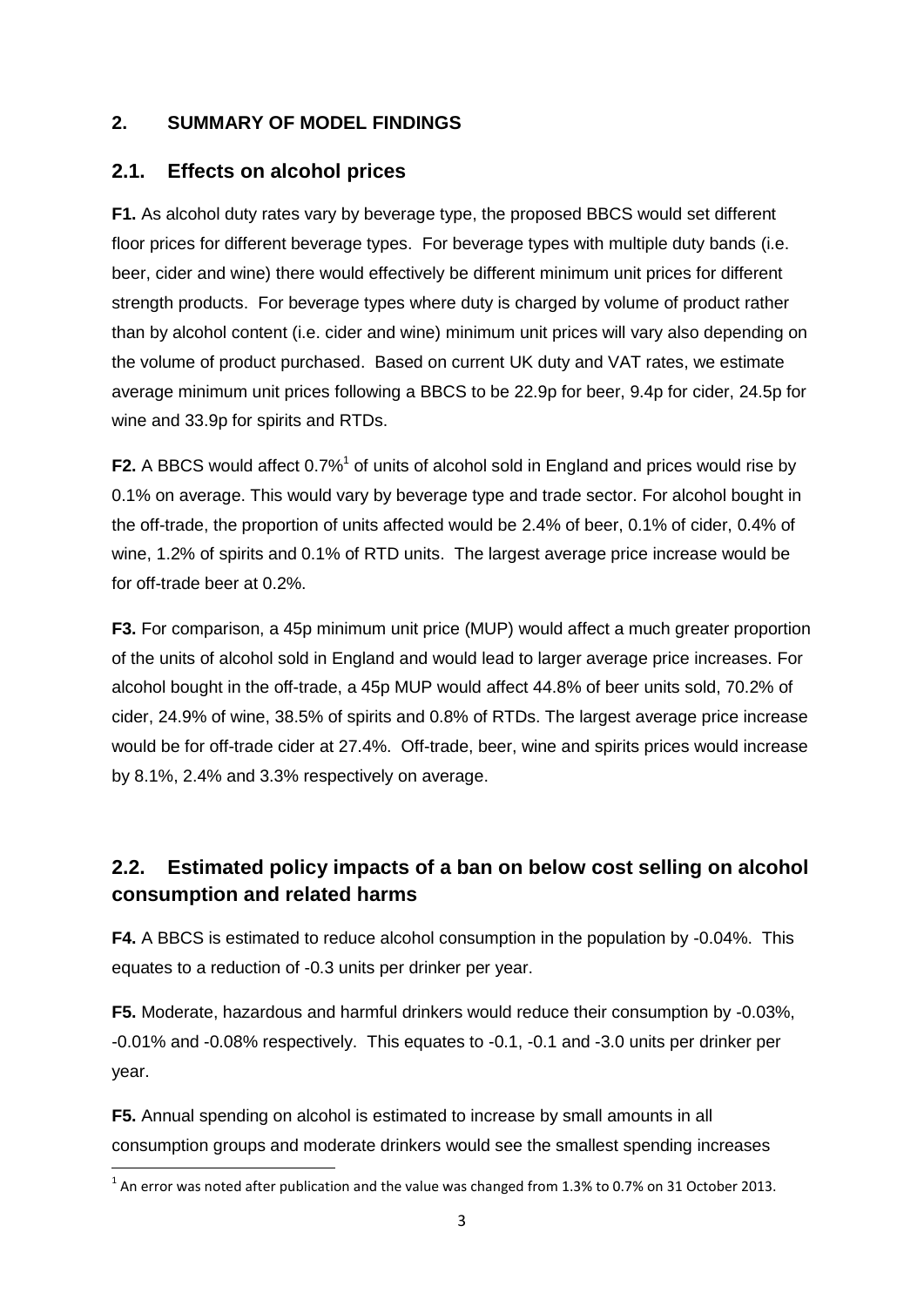(+£0.01). Spending increases be similar for both hazardous drinkers (+£0.33) and harmful drinkers (+£0.27).

**F6.** The BBCS would lead to relatively small reductions in alcohol-related health harms. The central estimate is 3 fewer deaths, and 100 fewer hospital admissions in the first year of the policy. In the tenth year, when the policy is estimated to have reached its full effect, the estimated reduction would be 14 fewer deaths per year and 500 fewer hospital admissions.

**F7.** Crime and workplace absence reductions would also be small. An estimated 900 fewer alcohol-related crimes would occur as a result of introducing a BBCS and there would be 5,700 fewer days lost to workplace absence.

**F8.** The total discounted value of harm reductions over the first ten years of the policy would be -£77.3m. This is comprised of £9.5m less in healthcare costs, £30.2m less in crime costs, £4.7m less in costs of workplace absence and £32.9m less from reductions in QALY losses.

**F9.** The impact of the policy on alcohol consumption remains small under a range of sensitivity analyses using different price elasticities. The base case gives the smallest estimated reduction in consumption at -0.04% and the largest reduction seen is -0.06%. In all sensitivity analyses the impact of the policy on harmful drinkers is small (ranging from -0.08% to -0.11%) but remains larger than the impact on moderate drinkers (-0.02% to -0.04%).

## **2.3. Comparison of policy impacts with a 45p minimum unit price**

**F10.** The estimated impact of the BBCS is approximately 40 to 50 times smaller than the estimated impact of a 45p MUP. The BBCS is estimated to reduce population consumption by -0.04% compared to -1.6% for a 45p MUP. The estimated consumption reduction for harmful drinkers under a BBCS is -0.08% compared to -3.7% under a 45p MUP (-3 units per annum vs. –137 units per drinker per annum).

**F11.** Estimated reductions in alcohol-related harms are also approximately 40 to 50 times smaller for a BBCS compared to a 45p MUP. For a BBCS, the central estimate for the reduction in annual deaths due to alcohol in year 10 of the policy is -14 compared to -624 for a 45p MUP. The equivalent reductions in hospital admissions are -500 for a BBCS and -23,700 for a 45p MUP. Similar proportionate differences are seen for reductions in alcoholrelated crime (-900 vs. -34,200) and work absence (5,700 vs. -247,600).

4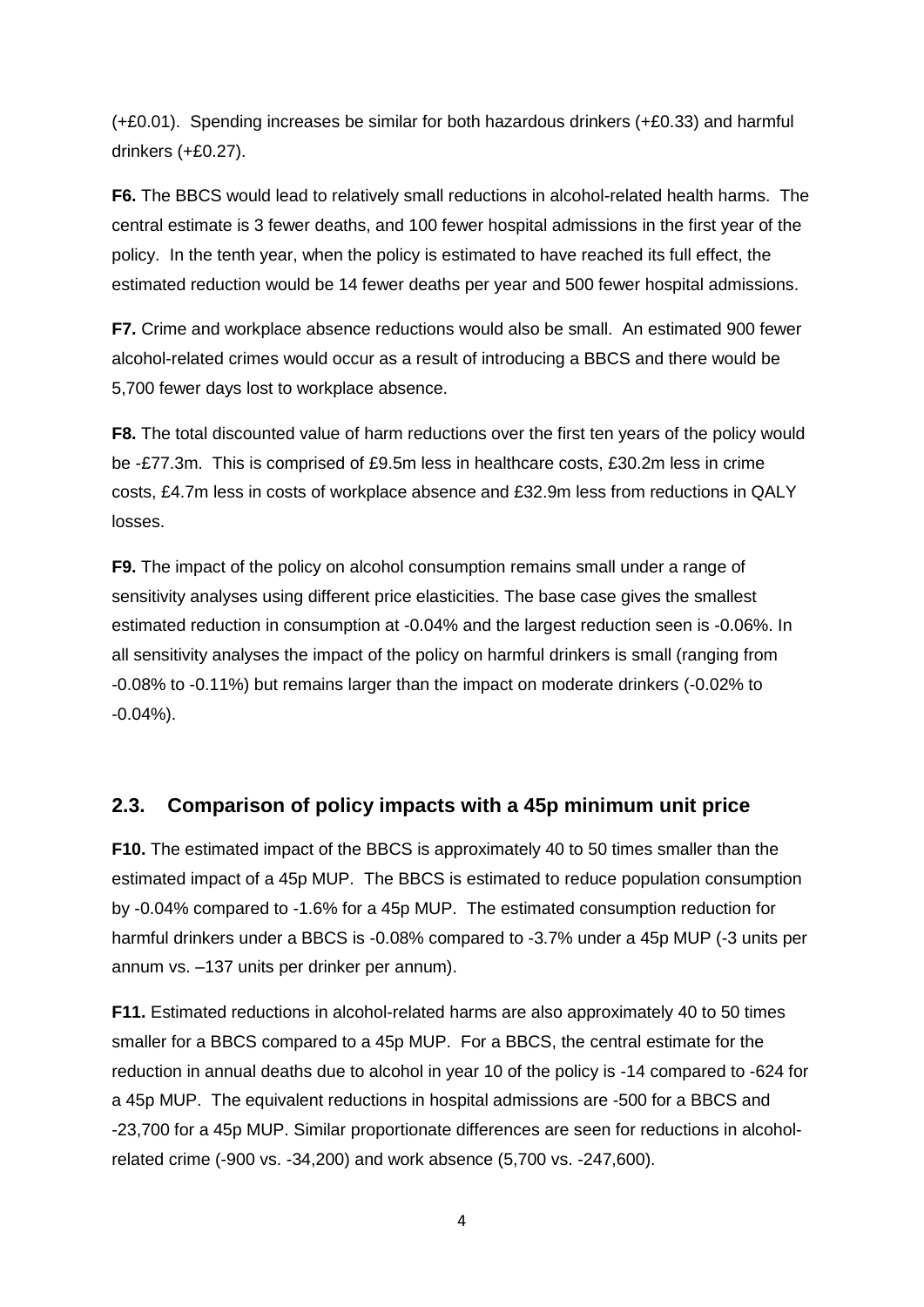## **2.4. Main conclusions**

Estimates from the Sheffield Alcohol Policy Model (version 2.5) suggest:

- 1. A ban on below cost selling would have a very small impact on levels of alcohol consumption and rates of alcohol-related harms (including alcohol-attributable deaths, hospitalisations, crimes and workplace absences) in England.
- 2. The impact on all consumption groups would be very small, with harmful drinkers experiencing marginally greater consumption reductions from the policy than moderate drinkers and hazardous drinkers.
- 3. The estimated impact of a ban on below cost selling is approximately 40 to 50 times smaller than that of a 45p minimum unit price.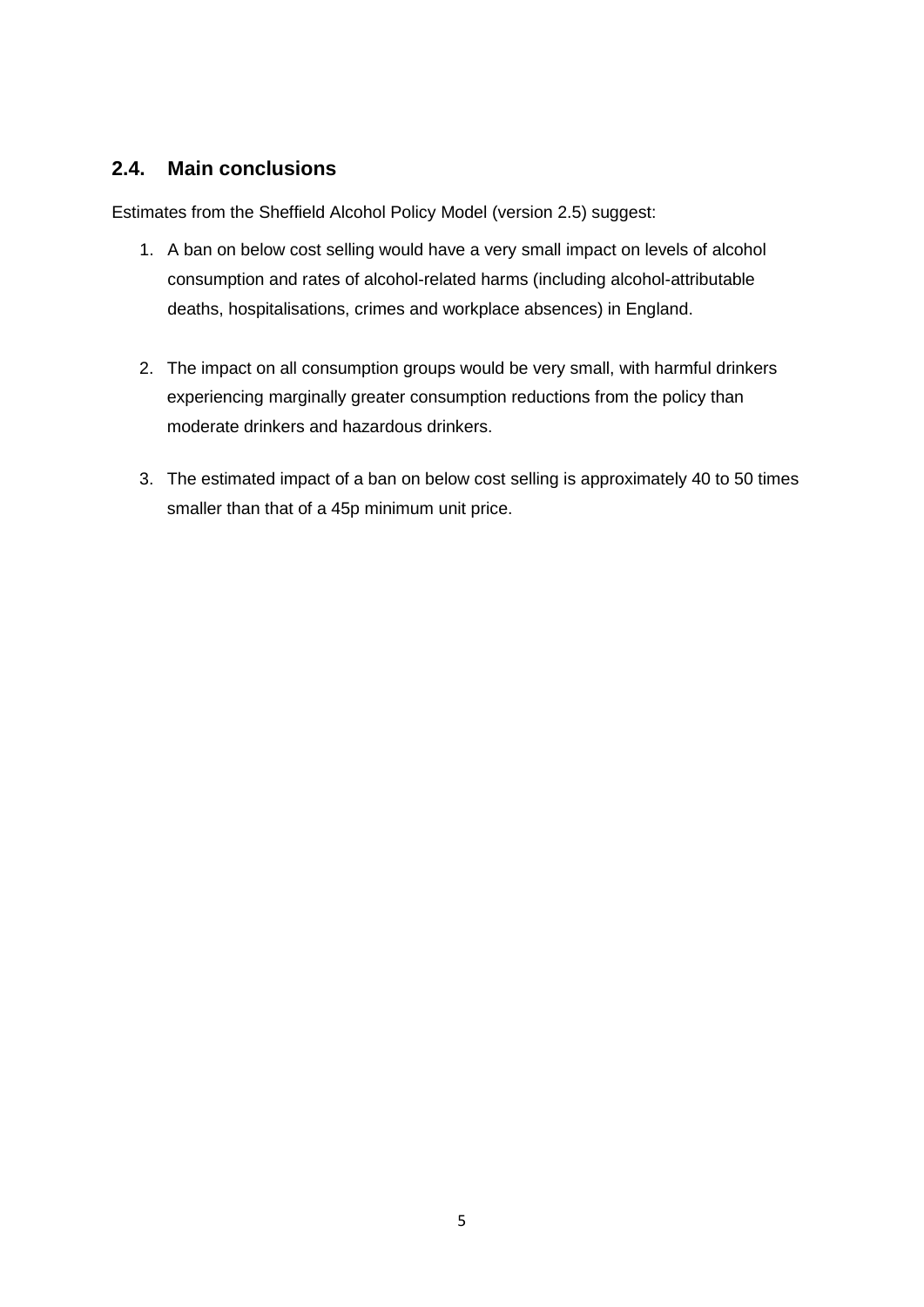#### **3. METHODS**

The same policy appraisal model (the Sheffield Alcohol Policy Model version 2.5 or SAPM2.5) and the same methodologies are used for the appraisal of the BBCS policy as for the appraisal of the minimum unit pricing (MUP) policies in our main report. The only difference is that the minimum price thresholds used as model inputs are adjusted to those implied by the new policy. As VAT is levied as a percentage of the retail price of a product, the effect of a BBCS policy is to set a minimum price equivalent to the duty payable for a product plus the VAT payable on that duty. At the current rate of VAT, this means the effective minimum price is the duty payable plus 20%. Therefore, in this analysis, the BBCS policy is treated as a special case of a MUP policy where the MUP thresholds are defined as the estimated duty plus VAT per unit of alcohol  $(1 \text{ unit} = 8q/10m)$  of ethanol) payable for each of the 10 modelled beverage types.

Table 1 summarises the estimated average duty plus VAT per unit of alcohol for beer, cider, wine, spirits and RTDs (ready-to-drink beverages or alcopops) in the UK based on the current duty rates set by Her Majesty's Revenue and Customs (HMRC) effective from  $25<sup>th</sup>$ March 2013. A number of assumptions are used to estimate these thresholds as 1) different duty rates exist for the same modelled beverage type (e.g. there are currently three duty rates for beer which increase with alcohol content) and 2) duty rates for cider and wine are calculated based on product volume rather than ethanol content. When multiple duty rates exist (for beer, cider and wine), we choose the average duty rate as this is the duty rate which is most widely applied. The ABV assumptions for cider and wine are based on the average ABV used by HMRC (personal communication with HMRC in March 2013). The estimated duty plus VAT payable per unit of alcohol is 22.9p, 9.4p, 24.5p, 33.9p and 33.9p for beer, cider, wine, spirits and RTDs respectively.

The estimated duty plus VAT per unit of alcohol figures shown in Table 1 are effective from 25<sup>th</sup> March 2013 until HMRC update the duty rates (the next scheduled increases are in March 2014). The baseline year for SAPM2.5 is 2011 and Table 2 presents the thresholds for the BBCS policy adjusted to 2011 prices. The adjustment factors to convert duty plus VAT rates in 2014/15 prices to 2011 prices are the same as those used to similarly convert MUP thresholds in our main report. Table 2 also shows the equivalent thresholds for the 45p MUP policy for comparison. The thresholds for the BBCS policy are much lower than those for the 45p MUP policy and this is particularly the case for cider.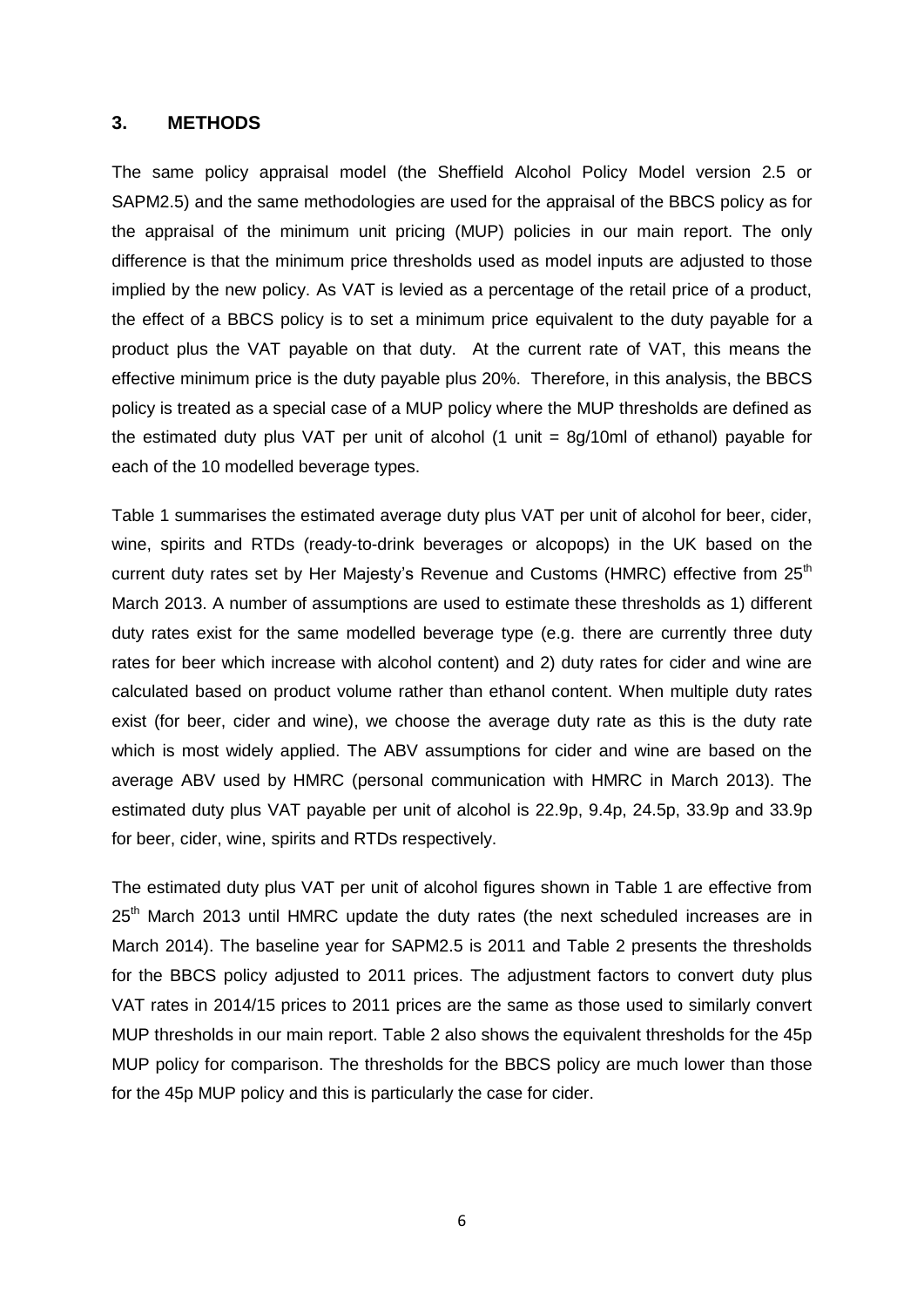Table 1: Method and assumptions to estimate threshold prices under BBCS:- estimated duty plus VAT per unit of alcohol for beer, cider, wine, spirits and RTDs in the UK (based on duty rates from 25<sup>th</sup> March 2013)

| Beverage<br>type | Duty rates as set by HMRC from 25 <sup>th</sup> March<br>2013 $(E)$                                                                                                                                                   | Assumed duty rate for SAPM2.5                                                                                             | Assumed<br>average ABV<br>for wine and<br>cider | Estimated duty<br>in pence per<br>unit of alcohol | Estimated duty plus VAT<br>in pence per unit of<br>alcohol |
|------------------|-----------------------------------------------------------------------------------------------------------------------------------------------------------------------------------------------------------------------|---------------------------------------------------------------------------------------------------------------------------|-------------------------------------------------|---------------------------------------------------|------------------------------------------------------------|
| Beer             | 9.17 to 24.21 per hectolitre per cent of alcohol<br>in the beer (varies according to ABV: general -<br>19.12, lower strength - 9.17, higher strength -<br>24.21)                                                      | £19.12 per hectolitre per cent of<br>alcohol in product (general duty<br>rate)                                            | n/a                                             | 19.1                                              | 22.9                                                       |
| Cider            | 39.66 to 258.23 per hectolitre of product (still<br>cider - 39.66 to 59.52, sparking cider - 39.66 to<br>258.23)                                                                                                      | £39.66 per hectolitre of product<br>(still cider with ABV 1.2% to 7.5%)<br>and sparkling cider with ABV 1.2%<br>to $5.5%$ | 5.06%                                           | 7.8                                               | 9.4                                                        |
| Wine             | 82.18 to 355.59 per hectolitre of product (wine,<br>still wine and made wine - 82.18 to 355.59,<br>sparkling wine and made wine - 258.23 to<br>341.63) or 28.22 per litre of pure alcohol (wine<br>with $ABV > 22\%)$ | £266.72 per hectolitre of product<br>(still wine with ABV 5.5% to 15%)                                                    | 13.05%                                          | 20.4                                              | 24.5                                                       |
| Spirits          | 28.22 per litre of pure alcohol                                                                                                                                                                                       | £28.22 per litre of pure alcohol                                                                                          | n/a                                             | 28.2                                              | 33.9                                                       |
| <b>RTDs</b>      | 28.22 per litre of pure alcohol (spirits based)                                                                                                                                                                       | £28.22 per litre of pure alcohol<br>(spirits based)                                                                       | n/a                                             | 28.2                                              | 33.9                                                       |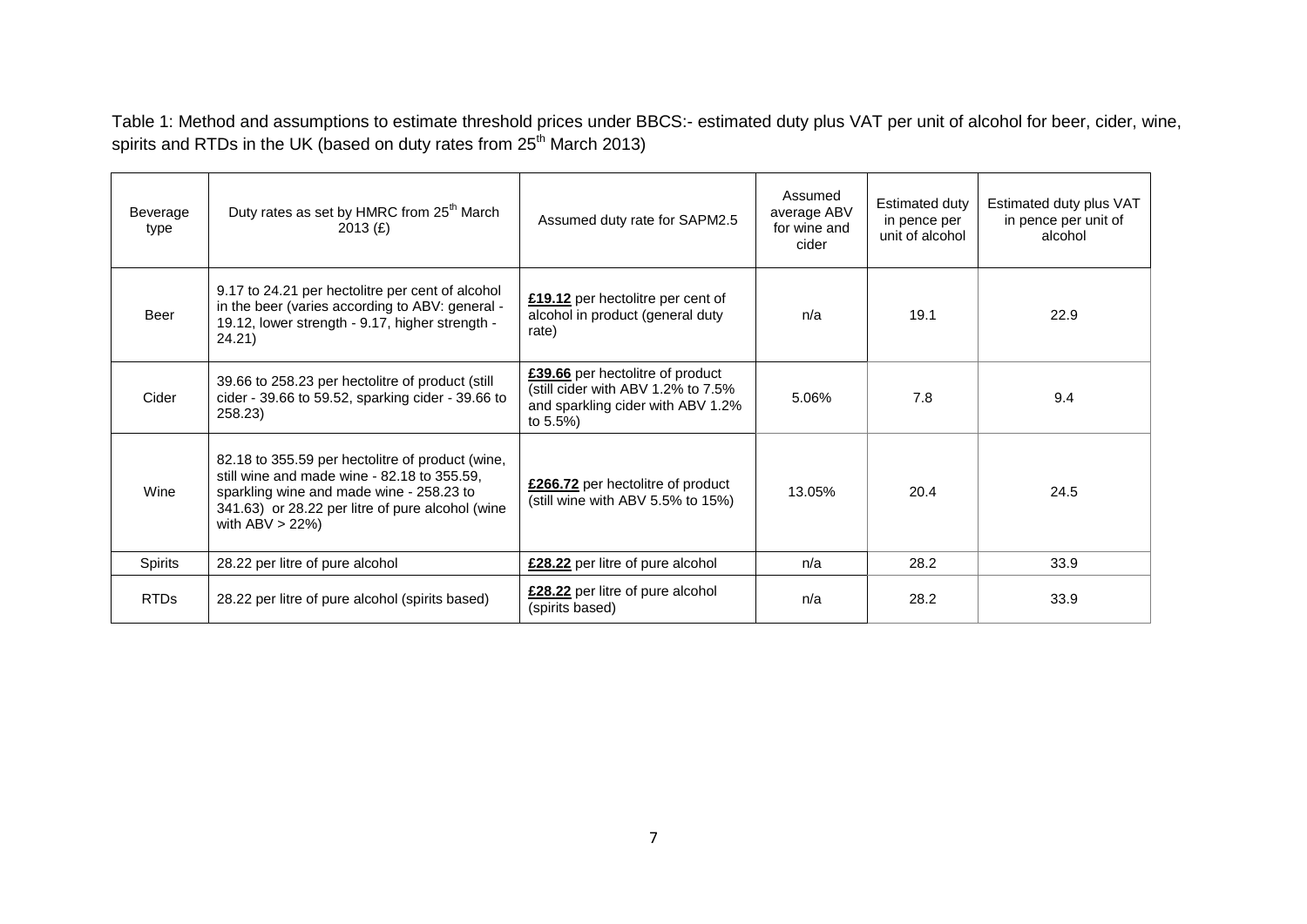|                   | Estimated duty plus VAT<br>(pence per unit of<br>alcohol) in 2011 prices | 45p MUP thresholds in<br>2011 prices |
|-------------------|--------------------------------------------------------------------------|--------------------------------------|
| Off-trade beer    | 21.0                                                                     | 41.2                                 |
| Off-trade cider   | 8.8                                                                      | 42.3                                 |
| Off-trade wine    | 22.5                                                                     | 41.2                                 |
| Off-trade spirits | 30.2                                                                     | 40.1                                 |
| Off-trade RTDs    | 31.5                                                                     | 41.8                                 |
| On-trade beer     | 21.1                                                                     | 41.4                                 |
| On-trade cider    | 8.7                                                                      | 41.8                                 |
| On-trade wine     | 22.6                                                                     | 41.6                                 |
| On-trade spirits  | 31.3                                                                     | 41.6                                 |
| On-trade RTDs     | 31.3                                                                     | 41.5                                 |

Table 2: Comparison of Implied Thresholds (pence per unit) for the BBCS and 45p MUP policies in 2011 prices

Table 3 presents the proportion of alcohol units sold below the duty plus VAT thresholds in 2011 and the relative change in average price for the BBCS policy for the 10 modelled beverage types. Overall, only  $0.7\%$ <sup>2</sup> of alcohol is sold below the thresholds of the BBCS policy and the estimated overall price increase is 0.1%. Figures 1 and 2 compare the proportion of alcohol sold and relative change in average price in the off-trade between the BBCS and the 45p MUP policies.

|                   | Proportion<br>sold below<br>duty plus VAT | % change in<br>price |
|-------------------|-------------------------------------------|----------------------|
| Off-trade beer    | 2.4%                                      | $0.2\%$              |
| Off-trade cider   | 0.1%                                      | $0.0\%$              |
| Off-trade wine    | $0.4\%$                                   | $0.1\%$              |
| Off-trade spirits | 1.2%                                      | $0.1\%$              |
| Off-trade RTD     | 0.1%                                      | $0.0\%$              |
| On-trade beer     | $0.0\%$                                   | $0.0\%$              |
| On-trade cider    | $0.0\%$                                   | $0.0\%$              |
| On-trade wine     | $0.0\%$                                   | $0.0\%$              |
| On-trade spirits  | $0.0\%$                                   | $0.0\%$              |
| On-trade RTD      | $0.0\%$                                   | $0.0\%$              |
| Total             | $0.7\%^{3}$                               | $0.1\%$              |

1

Table 3: Proportion of alcohol units sold below the duty plus VAT thresholds and the relative change in average price for the BBCS policy

 $^2$  An error was noted after publication and the value was changed from 1.3% to 0.7% on 31 October 2013.

 $^3$  An error was noted after publication and the value was changed from 1.3% to 0.7% on 31 October 2013.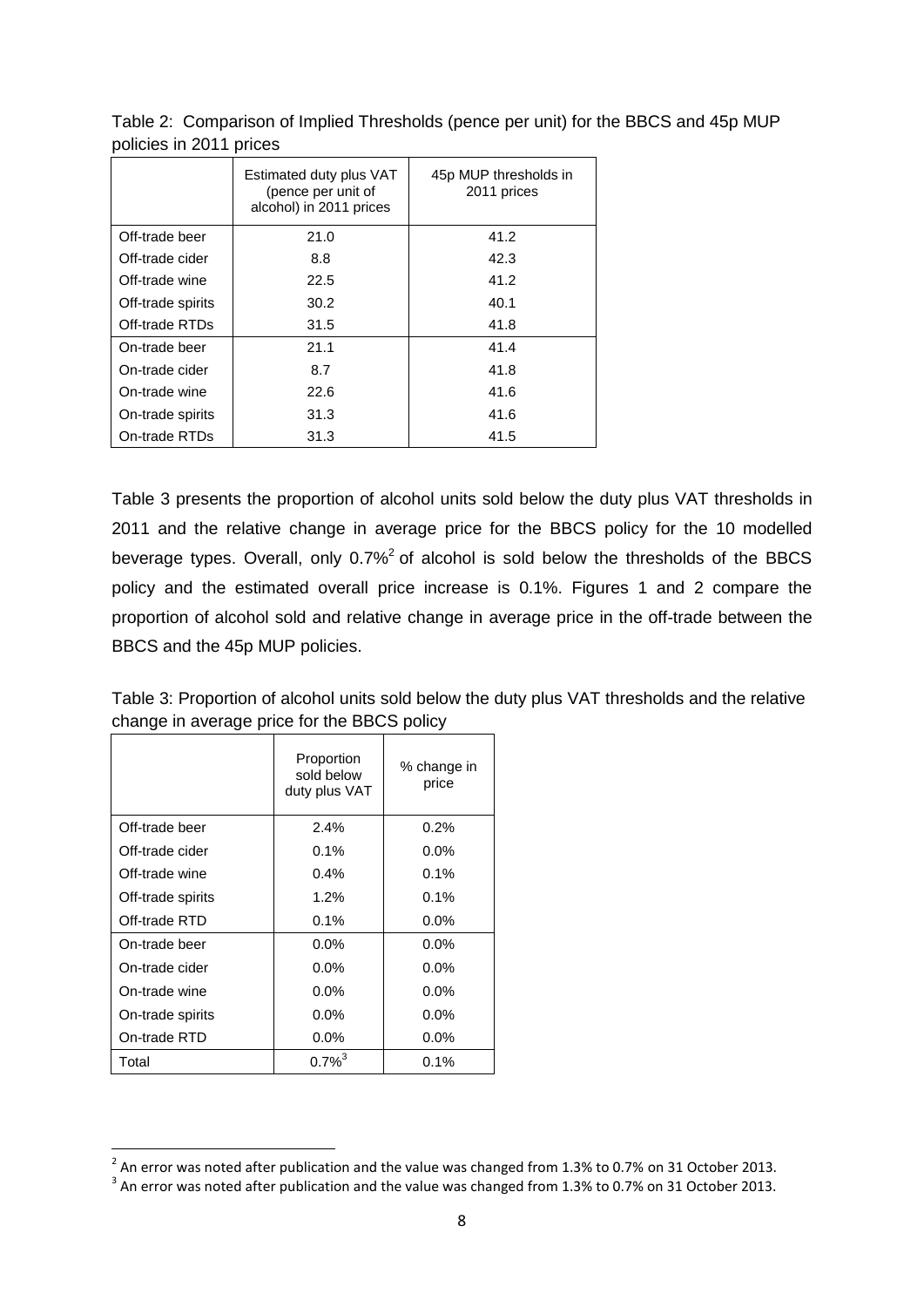

Figure 1: Comparison of proportions of alcohol units sold in the off-trade below the price thresholds used by the BBCS and the 45p MUP policies



Figure 2: Comparing relative change in average price in the off-trade between the BBCS and the 45p MUP policies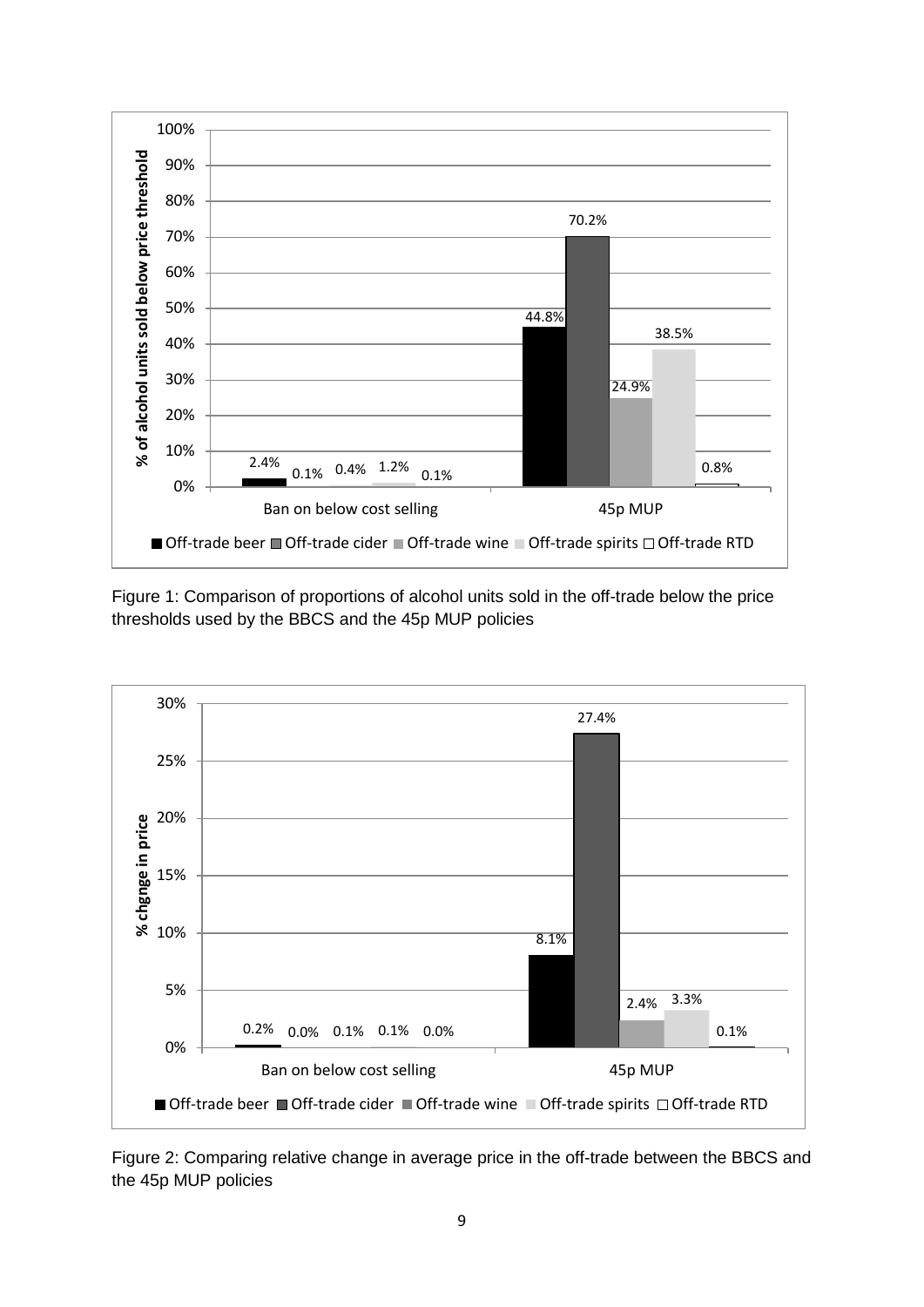### **4. RESULTS**

## **4.1. Results for the ban on below cost selling policy**

Table 4 presents estimated effects on consumption and spending for the BBCS policy in our base case model and Table 5 presents the resulting estimated harm reductions. The likely impact of the BBCS policy on alcohol consumption in England is very small; a 0.04% drop in consumption overall (which equates to 0.3 units per drinker per year), and a 0.08% reduction for harmful drinkers (a 3 units per year reduction from harmful drinkers' current average consumption level of over 3,700 units per year). The corresponding harm changes are also small, with an estimated reduction of 14 alcohol-related deaths, 500 hospital admissions and 900 alcohol-related crimes per year at full effect.

|                                                   | Population | Moderate | Hazardous | Harmful  |
|---------------------------------------------------|------------|----------|-----------|----------|
| % population                                      | 100.0%     | 77.2%    | 17.5%     | 5.3%     |
| % non-drinkers                                    | 16%        | 20.3%    | $0.0\%$   | $0.0\%$  |
| Consumption                                       |            |          |           |          |
| Baseline consumption (units per year per person)  | 620.5      | 226.6    | 1,419.3   | 3,722.1  |
| Baseline consumption (units per year per drinker) | 736.2      | 284.5    | 1.419.3   | 3,722.1  |
| % change per person                               | $-0.04%$   | $-0.03%$ | $-0.01%$  | $-0.08%$ |
| % change per drinker                              | $-0.04%$   | $-0.03%$ | $-0.01%$  | $-0.08%$ |
| Change per drinker per year (units)               | $-0.3$     | $-0.1$   | $-0.1$    | -3.0     |
| Spending                                          |            |          |           |          |
| Baseline spending (£ per year per drinker)        | 612.30     | 275.43   | 1,142.56  | 2,771.06 |
| % change per drinker                              | 0.02%      | $0.00\%$ | 0.03%     | 0.01%    |
| Change per drinker per year (£)                   | 0.09       | 0.01     | 0.33      | 0.27     |

Table 4: Estimated effects on consumption and spending for the BBCS policy

#### Table 5: Estimated harm reductions for the BBCS policy

|                             |                                           | Population | Moderate | Hazardous | Harmful |
|-----------------------------|-------------------------------------------|------------|----------|-----------|---------|
| Year 1                      | Deaths                                    | $-3.0$     | $-0.7$   | $-0.5$    | $-1.7$  |
|                             | Hospital admissions ('000s)               | $-0.1$     | 0.0      | 0.0       | $-0.1$  |
|                             | Deaths                                    | $-13.9$    | $-0.8$   | $-2.6$    | $-10.6$ |
| Year 10: Full<br>effect per | Hospital admissions ('000s)               | $-0.5$     | $-0.1$   | $-0.1$    | $-0.4$  |
| year                        | Total crimes ('000s)                      | $-0.9$     | $-0.2$   | $-0.1$    | $-0.7$  |
|                             | Days absence ('000's)                     | $-5.7$     | $-1.5$   | $-0.5$    | $-3.7$  |
| Value of<br>harm            | Healthcare costs                          | $-9.5$     | $-2.4$   | $-1.5$    | $-5.6$  |
| reduction                   | Crime costs                               | $-30.2$    | $-6.3$   | $-2.2$    | $-21.8$ |
| cumulative                  | Absence costs                             | $-4.7$     | $-1.5$   | $-0.3$    | $-2.9$  |
| years 1-10<br>discounted    | Total direct costs                        | $-44.4$    | $-10.1$  | $-4.0$    | $-30.3$ |
| (£millions)                 | Total value of harm reduction incl. QALYs | $-77.3$    | $-18.3$  | $-9.6$    | $-49.4$ |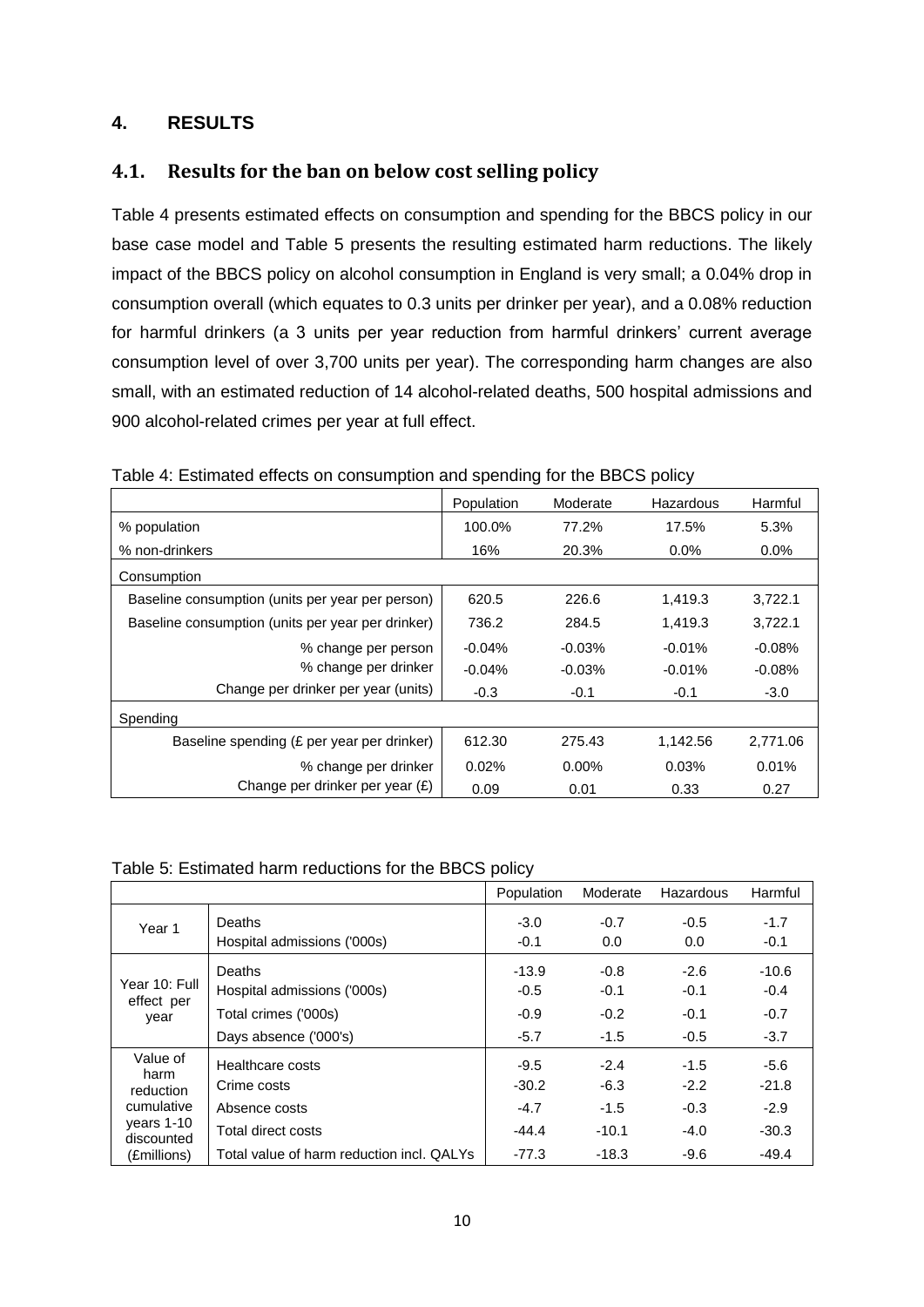Table 6 and Figure 3 show results for sensitivity analyses around the estimated effects on consumption for the same policy.

|            | Ban on below cost selling |                 |                 |                 |          |                 |                 |  |  |  |
|------------|---------------------------|-----------------|-----------------|-----------------|----------|-----------------|-----------------|--|--|--|
|            | Base case                 | SA <sub>1</sub> | SA <sub>2</sub> | SA <sub>3</sub> | SA4      | SA <sub>5</sub> | SA <sub>6</sub> |  |  |  |
| Population | $-0.04%$                  | $-0.04%$        | $-0.04%$        | $-0.04%$        | $-0.05%$ | $-0.06%$        | $-0.06\%$       |  |  |  |
| Moderate   | $-0.03%$                  | $-0.02%$        | $-0.02\%$       | $-0.04%$        | $-0.02%$ | $-0.03%$        | $-0.03%$        |  |  |  |
| Hazardous  | $-0.01%$                  | $-0.03%$        | $-0.02\%$       | $-0.01%$        | $-0.03%$ | $-0.05%$        | $-0.04%$        |  |  |  |
| Harmful    | $-0.08%$                  | $-0.08%$        | $-0.07\%$       | $-0.08%$        | $-0.11%$ | $-0.10%$        | $-0.11%$        |  |  |  |

Table 6: Sensitivity analysis results for estimated effects on consumption of the BBCS policy

Note: SA1: assuming all cross-price elasticities to be zero (i.e. assuming no substitution effects) in the elasticity matrix estimated for the base case. SA2: excluding non-significant elasticities (p-value greater than 0.05) in the elasticity matrix estimated for the base case, SA3: separate low income and higher income specific-elasticity matrices were estimated using the pseudo-panel approach, SA4: separate moderate and hazardous/harmful-specific elasticity matrices were estimated using the pseudo-panel approach, SA5: elasticities were estimated using a time series analysis of national aggregate data on alcohol released for consumption or sale in the UK from 1964 to 2011. SA6: latest elasticities estimated by HMRC in 2012.



Figure 3: Comparison of estimated impacts on alcohol consumption of the BBCS policy using alternative elasticities.

## **4.2. Comparing the ban on below cost selling and the 45p MUP policy**

Table 7 compares the impacts on consumption between the BBCS and the 45p MUP policies. Figures 4-9 compare the estimated impacts on alcohol consumption, alcohol-related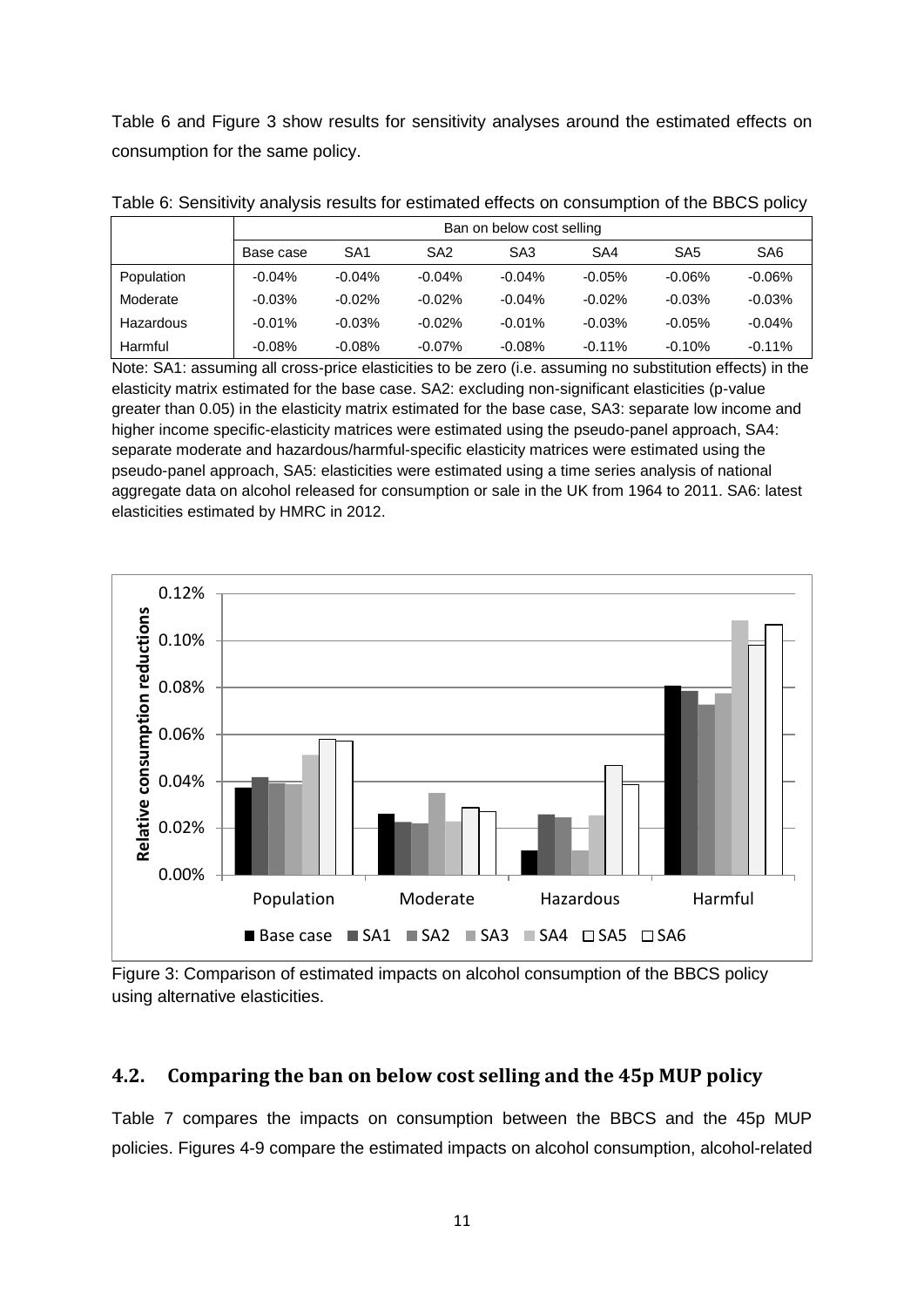deaths and hospital admissions and alcohol-related crime and absenteeism between the BBCS and the 45p MUP policies.

In general, a 45p MUP policy is estimated to have impacts which are 40 to 50 times larger than the impacts of the BBCS policy.

|                    | Table T. Companion of the impacto on alcohol concamption of a BBCC and a Top MOT . |            |          |           |          |
|--------------------|------------------------------------------------------------------------------------|------------|----------|-----------|----------|
|                    |                                                                                    | Population | Moderate | Hazardous | Harmful  |
| % change per       | Ban on below cost selling                                                          | $-0.04%$   | $-0.03%$ | $-0.01%$  | $-0.08%$ |
| person             | 45p MUP                                                                            | $-1.6%$    | $-0.6%$  | $-0.7%$   | $-3.7%$  |
| % change per       | Ban on below cost selling                                                          | $-0.04%$   | $-0.03%$ | $-0.01%$  | $-0.08%$ |
| drinker            | 45p MUP                                                                            | $-1.9%$    | $-0.7%$  | $-0.7%$   | $-3.7\%$ |
| Change per drinker | Ban on below cost selling                                                          | $-0.3$     | $-0.1$   | $-0.1$    | $-3.0$   |
| per year (units)   | 45p MUP                                                                            | $-11.7$    | $-1.6$   | $-9.5$    | $-136.6$ |

Table 7: Comparison of the impacts on alcohol consumption of a BBCS and a 45p MUP.



Figure 4: Comparison of the impacts on alcohol consumption of a BBCS and a 45p MUP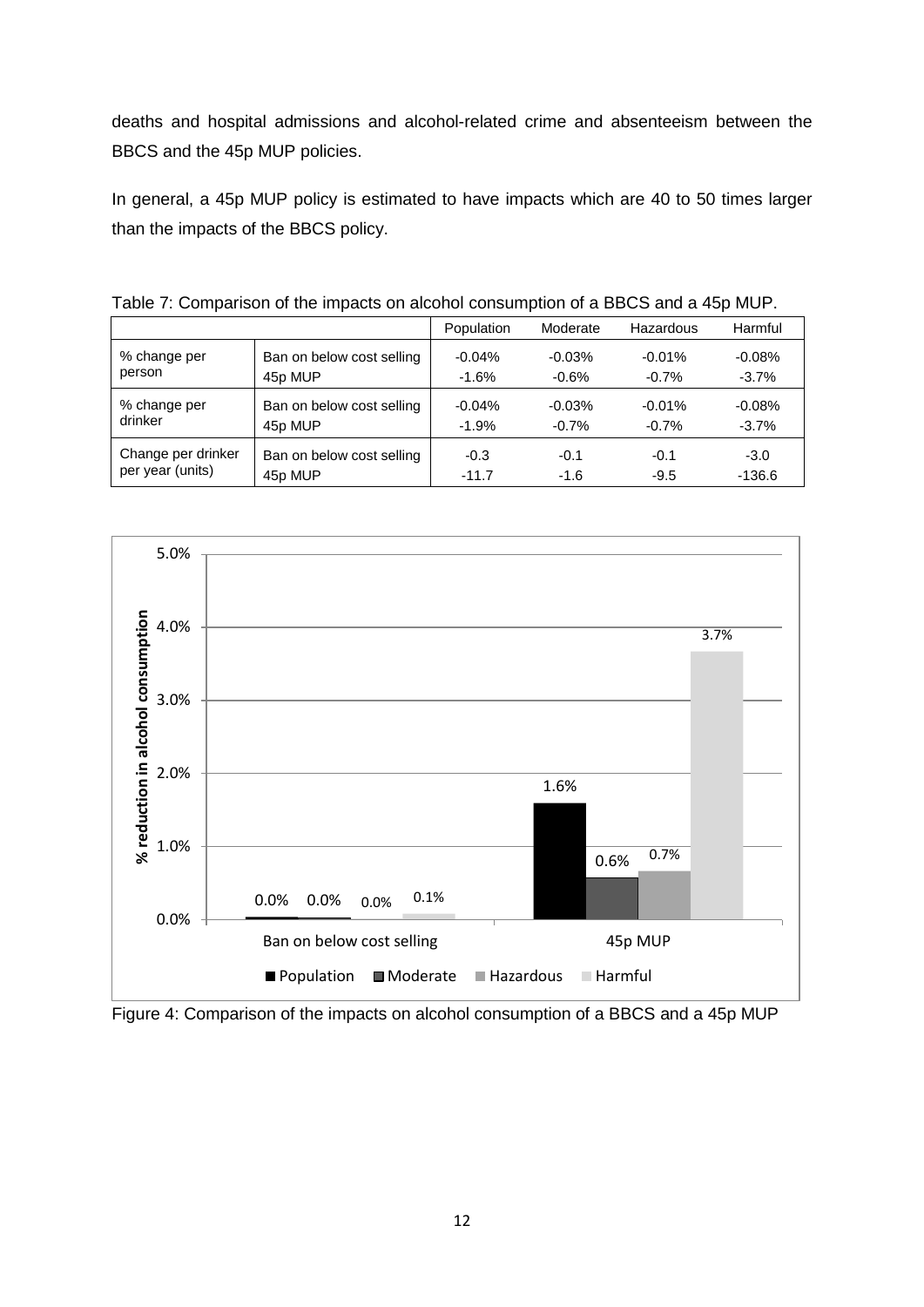

Figure 5: Comparison of impacts of a BBCS and 45p MUP on alcohol consumption for sensitivity analyses (SAs) using alternative elasticities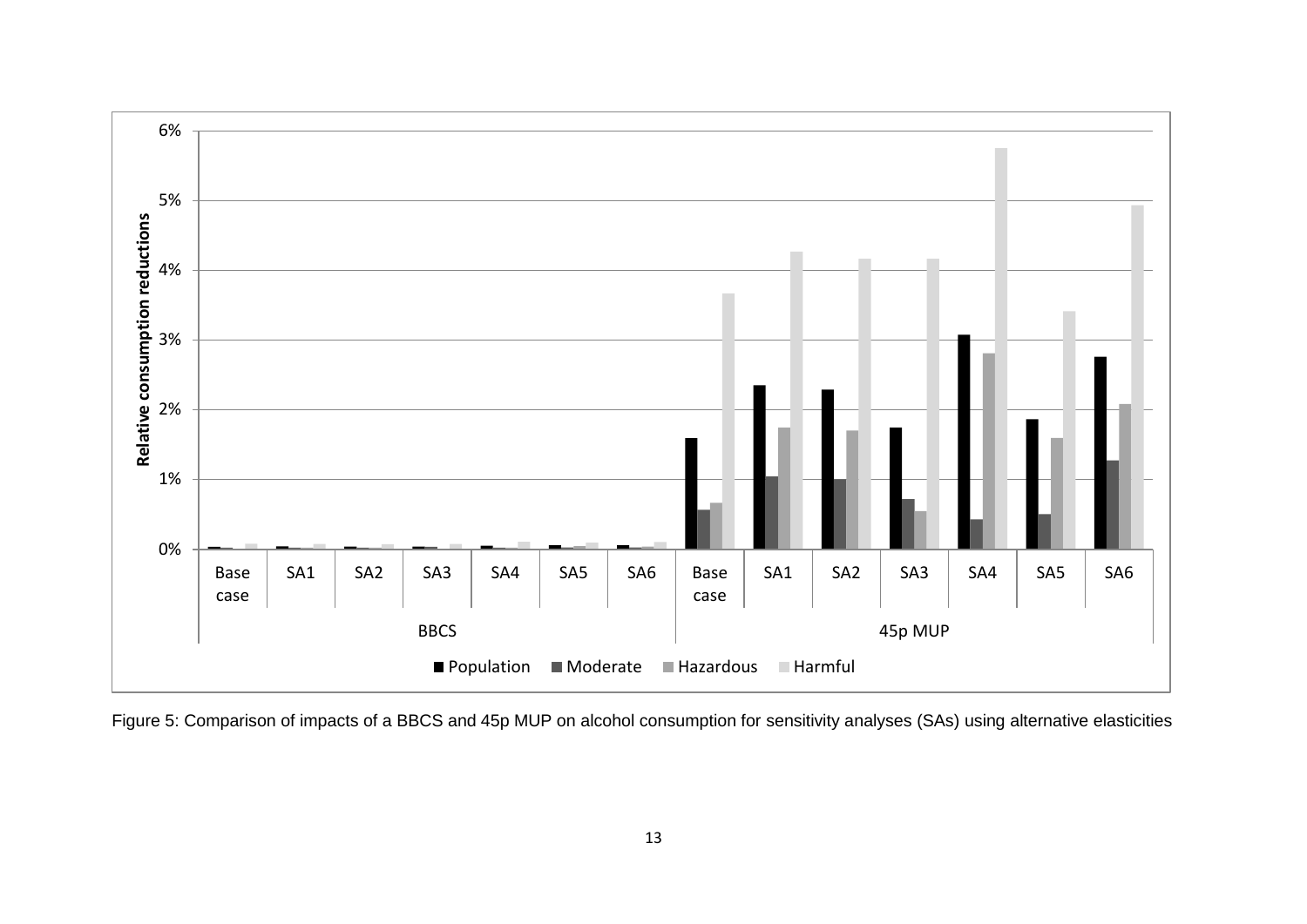





Figure 7: Comparison of the impacts on alcohol-related hospital admissions in Year 10 of a BBCS and a 45p MUP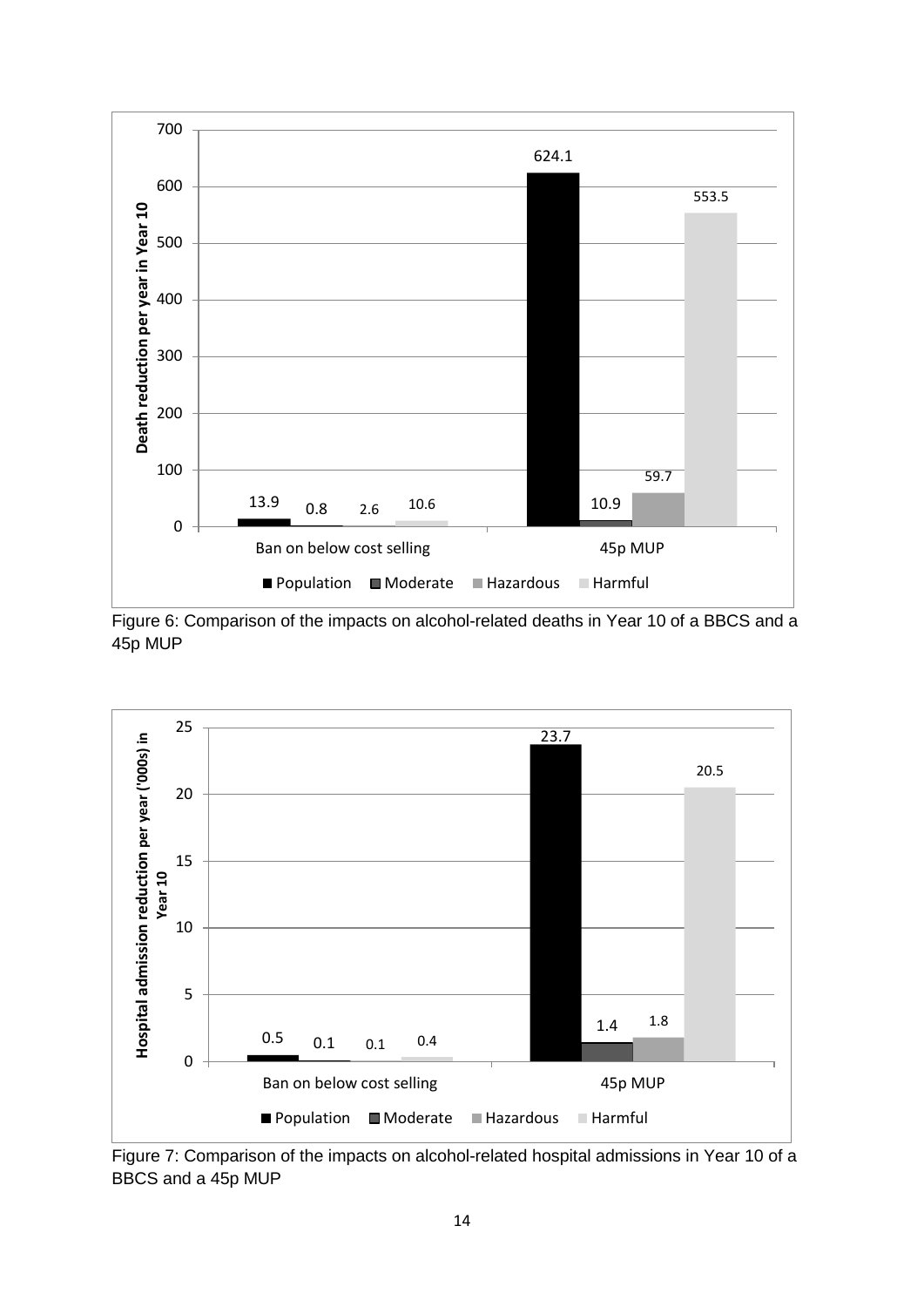

Figure 8: Comparison of the impacts on alcohol-related crime of a BBCS and a 45p MUP



Figure 9: Comparison of the impacts on alcohol-related absenteeism of a BBCS and a 45p **MUP**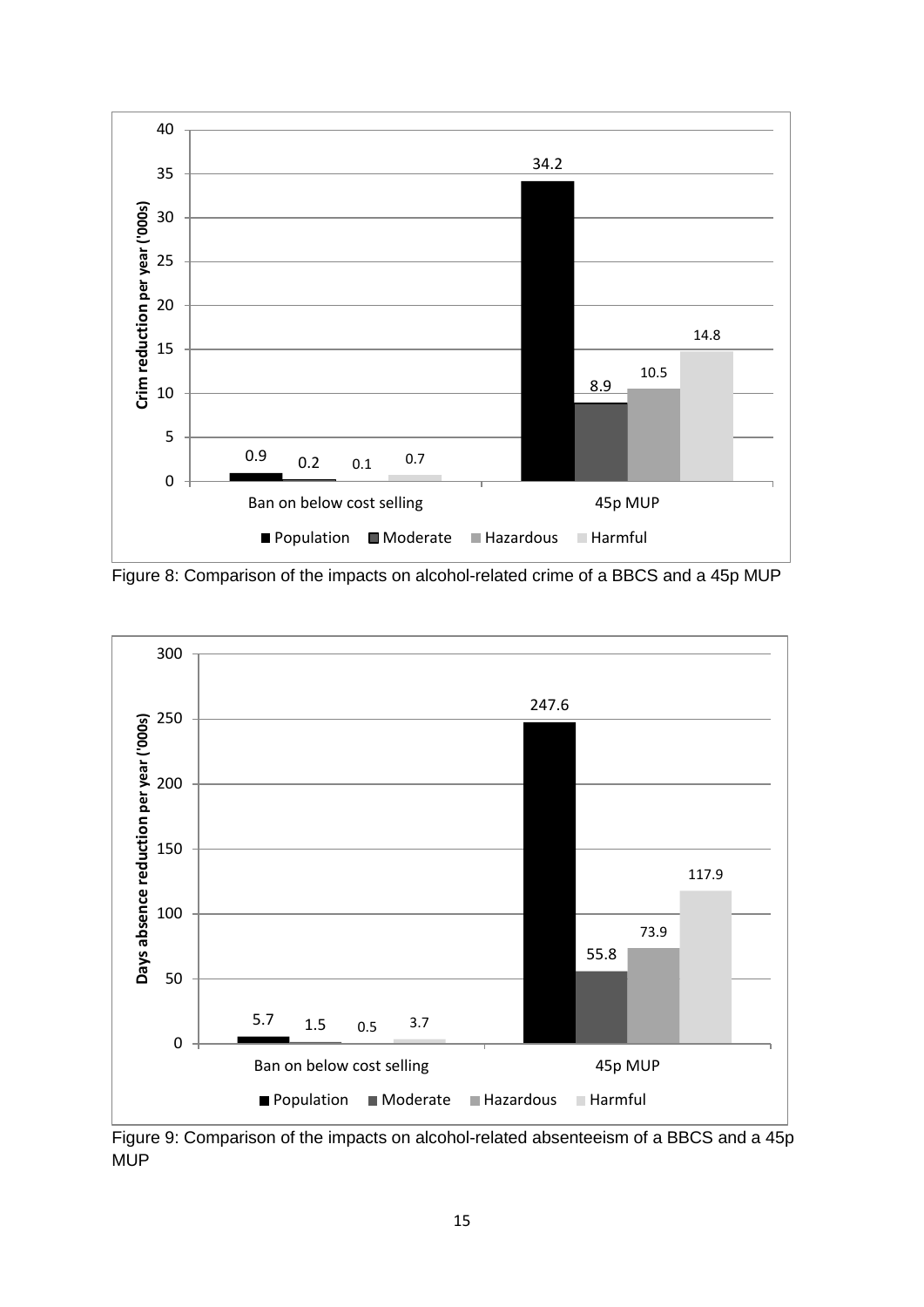The BBCS is estimated to reduce population consumption by -0.04% compared to -1.6% for a 45p MUP (Table 7 and Figure 4). The estimated consumption reduction for harmful drinkers under a BBCS is -0.08% compared to -3.7% under a 45p MUP (-3 units per drinker per annum vs. –137 units per drinker per annum).

Estimated reductions in alcohol-related harms are also approximately 40 to 50 times smaller for a BBCS compared to a 45p MUP. For a BBCS, the central estimate for the reduction in annual deaths due to alcohol in year 10 of the policy is -14 compared to -624 for a 45p MUP (Figure 6). The equivalent reductions in hospital admissions are -500 for a BBCS and -23,700 for a 45p MUP (Figure 7). Similar proportionate differences are seen for reductions in alcohol-related crime (-900 vs. -34,200 in Figure 8) and work absence (5,700 vs. -247,600 in Figure 9).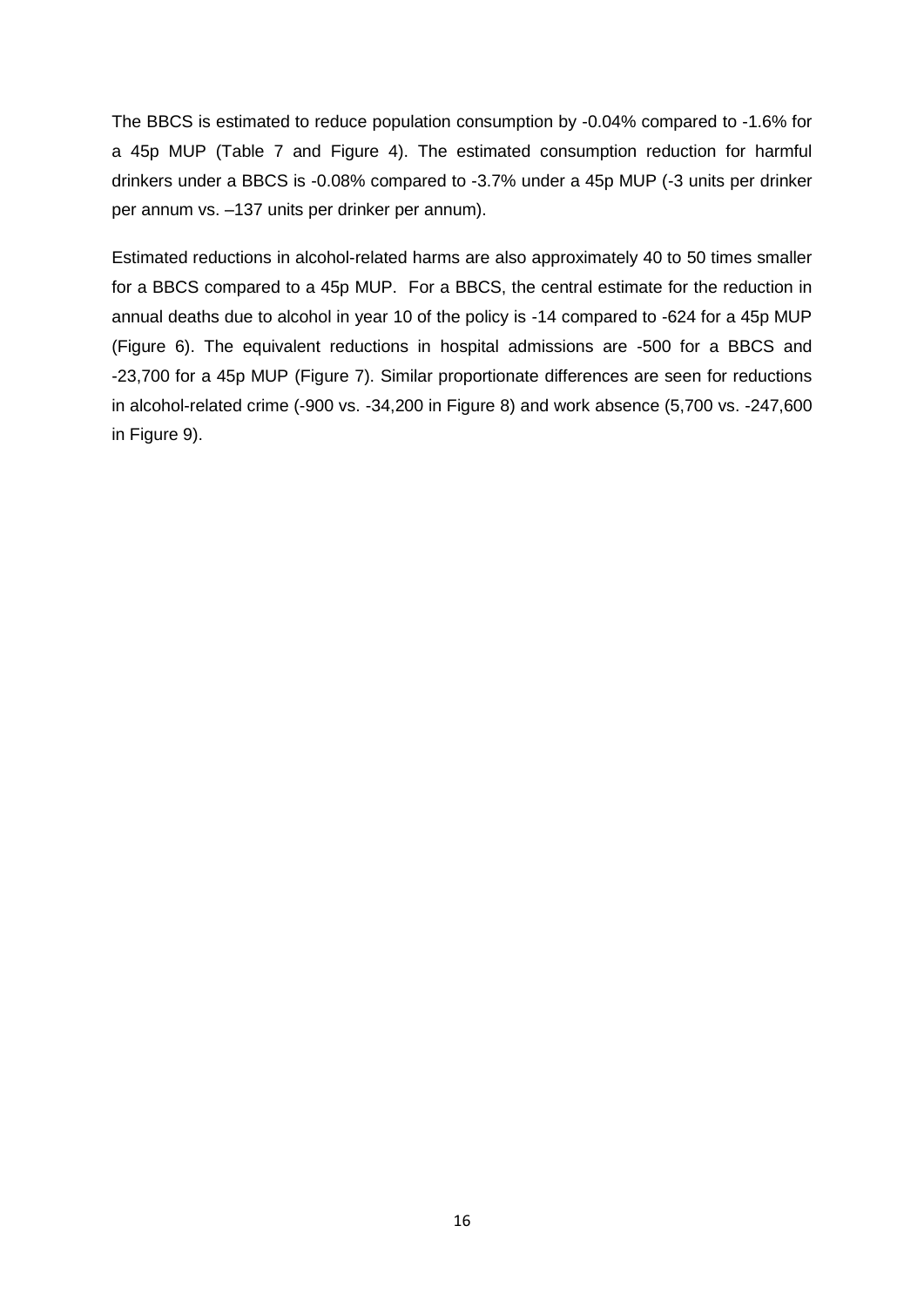## **APPENDIX – MORE DETAILED RESULTS (5 TABLES & 2 FIGURES)**

|                   | Proportion purchased below duty plus VAT |                      |                      |  |  |  |  |
|-------------------|------------------------------------------|----------------------|----------------------|--|--|--|--|
|                   | Population                               | Low income           | Higher income        |  |  |  |  |
| Off-trade beer    | 2.4%                                     | 2.2%                 | 2.5%                 |  |  |  |  |
| Off-trade cider   | 0.1%                                     | $0.0\%$              | $0.2\%$              |  |  |  |  |
| Off-trade wine    | $0.4\%$                                  | 0.5%                 | $0.4\%$              |  |  |  |  |
| Off-trade spirits | $1.2\%$                                  | 1.1%                 | $1.2\%$              |  |  |  |  |
| Off-trade RTD     | 0.1%                                     | $0.0\%$              | $0.2\%$              |  |  |  |  |
| On-trade beer     | $0.0\%$                                  | $0.0\%$              | $0.0\%$              |  |  |  |  |
| On-trade cider    | $0.0\%$                                  | $0.0\%$              | $0.0\%$              |  |  |  |  |
| On-trade wine     | $0.0\%$                                  | 0.1%                 | $0.0\%$              |  |  |  |  |
| On-trade spirits  | 0.0%                                     | 0.1%                 | $0.0\%$              |  |  |  |  |
| On-trade RTD      | 0.0%                                     | $0.0\%$              | 0.0%                 |  |  |  |  |
| Total             | $0.7\%^{4}$                              | $0.7\%$ <sup>5</sup> | $0.7\%$ <sup>6</sup> |  |  |  |  |

Table A1: Proportion of alcohol purchased below duty plus VAT

#### Table A2: Estimated effects on alcohol consumption of a BBCS

|                                     |            | Low      | Higher   |          |           |          |
|-------------------------------------|------------|----------|----------|----------|-----------|----------|
|                                     | Population | income   | income   | Moderate | Hazardous | Harmful  |
| % population                        |            | 27.1%    | 72.9%    | 77.2%    | 17.5%     | 5.3%     |
| % non-drinkers                      | 15.7%      | 26.8%    | 11.6%    | 20.3%    | $0.0\%$   | $0.0\%$  |
| % change per person                 | $-0.04%$   | $-0.04%$ | $-0.04%$ | $-0.03%$ | $-0.01%$  | $-0.08%$ |
| % change per drinker                | $-0.04%$   | $-0.05%$ | $-0.04%$ | $-0.03%$ | $-0.01%$  | $-0.08%$ |
| Change per drinker per year (units) | $-0.3$     | $-0.2$   | $-0.3$   | $-0.1$   | $-0.1$    | $-3.0$   |

|                                     | Low income |           |          | Higher income |           |          |
|-------------------------------------|------------|-----------|----------|---------------|-----------|----------|
|                                     | Moderate   | Hazardous | Harmful  | Moderate      | Hazardous | Harmful  |
| % population                        | 23%        | 3.1%      | 1.3%     | 54.5%         | 14.4%     | 4.0%     |
| % non-drinkers                      | 32.0%      | $0.0\%$   | $0.0\%$  | 15.5%         | $0.0\%$   | 0.0%     |
| % change per person                 | $-0.06%$   | $-0.04%$  | $-0.02%$ | $-0.02%$      | $0.00\%$  | $-0.10%$ |
| % change per drinker                | $-0.08%$   | $-0.04%$  | $-0.02%$ | $-0.02%$      | $0.00\%$  | $-0.10%$ |
| Change per drinker per year (units) | $-0.1$     | $-0.5$    | $-0.8$   | $-0.1$        | $-0.1$    | $-3.7$   |

Table A3: Estimated effects on spending on alcohol of a BBCS

 4 An error was noted after publication and the value was changed from 1.3% to 0.7% on 31 October 2013. 5 An error was noted after publication and the value was changed from 1.3% to 0.7% on 31 October 2013.

 $^6$  An error was noted after publication and the value was changed from 1.3% to 0.7% on 31 October 2013.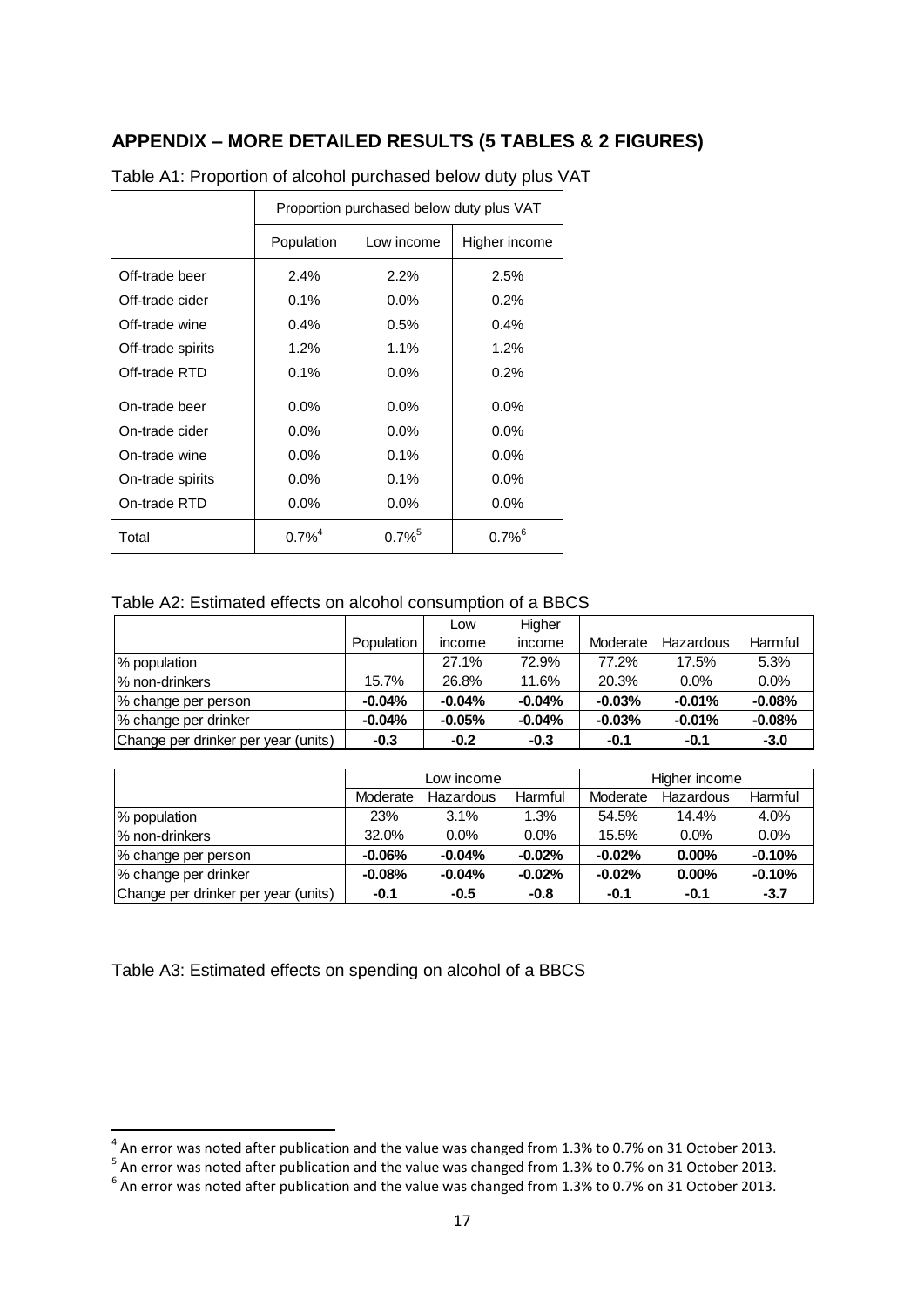|                                   |            | <b>LOW</b>    | Higher |          |           |         |
|-----------------------------------|------------|---------------|--------|----------|-----------|---------|
|                                   | Population | <b>Income</b> | income | Moderate | Hazardous | Harmful |
| % change per drinker              | 0.02%      | $0.03\%$      | 0.01%  | $0.00\%$ | 0.03%     | 0.01%   |
| Change per drinker per year $(E)$ | 0.1        | 0.1           |        | 0.0      | 0.3       | 0.3     |

|                                 | Population | income     | income  | Moderate | Hazardous     | Harmful  |
|---------------------------------|------------|------------|---------|----------|---------------|----------|
| % change per drinker            | 0.02%      | 0.03%      | 0.01%   | $0.00\%$ | 0.03%         | 0.01%    |
| Change per drinker per year (£) | 0.1        | 0.1        | 0.1     | 0.0      | 0.3           | 0.3      |
|                                 |            |            |         |          |               |          |
|                                 |            | Low income |         |          | Higher income |          |
|                                 | Moderate   | Hazardous  | Harmful | Moderate | Hazardous     | Harmful  |
| % change per drinker            | 0.01%      | 0.03%      | 0.05%   | $0.00\%$ | 0.03%         | $0.00\%$ |
| Change per drinker per year (£) | $0.0\,$    | 0.3        | $1.4$   | $0.0\,$  | 0.3           | $-0.1$   |
|                                 |            |            |         |          |               |          |
|                                 |            |            |         |          |               |          |
|                                 |            |            |         |          |               |          |
|                                 |            |            |         |          |               |          |
|                                 |            |            |         |          |               |          |
|                                 |            |            |         |          |               |          |
|                                 |            |            |         |          |               |          |
|                                 |            |            |         |          |               |          |
|                                 |            |            |         |          |               |          |
|                                 |            |            |         |          |               |          |
|                                 |            |            |         |          |               |          |
|                                 |            |            |         |          |               |          |
|                                 |            |            |         |          |               |          |
|                                 |            |            |         |          |               |          |
|                                 |            |            |         |          |               |          |
|                                 |            |            |         |          |               |          |
|                                 |            |            |         |          |               |          |
|                                 |            |            |         |          |               |          |
|                                 |            |            |         |          |               |          |
|                                 |            |            |         |          |               |          |
|                                 |            |            |         |          |               |          |
|                                 |            |            |         |          |               |          |
|                                 |            |            |         |          |               |          |
|                                 |            |            |         |          |               |          |
|                                 |            |            |         |          |               |          |
|                                 |            |            |         |          |               |          |
|                                 |            |            |         |          |               |          |
|                                 |            |            |         |          |               |          |
|                                 |            |            |         |          |               |          |
|                                 |            |            |         |          |               |          |
|                                 |            |            |         |          |               |          |
|                                 |            |            |         |          |               |          |
|                                 |            |            |         |          |               |          |
|                                 |            |            |         |          |               |          |
|                                 |            |            |         |          |               |          |
|                                 |            |            |         |          |               |          |
|                                 |            |            |         |          |               |          |
|                                 |            |            |         |          |               |          |
|                                 |            |            |         |          |               |          |
|                                 |            |            |         |          |               |          |
|                                 |            |            |         |          |               |          |
|                                 |            |            |         |          |               |          |
|                                 |            |            |         |          |               |          |
|                                 |            |            |         |          |               |          |
|                                 |            |            |         |          |               |          |
|                                 |            |            |         |          |               |          |
|                                 |            |            |         |          |               |          |
|                                 |            | 18         |         |          |               |          |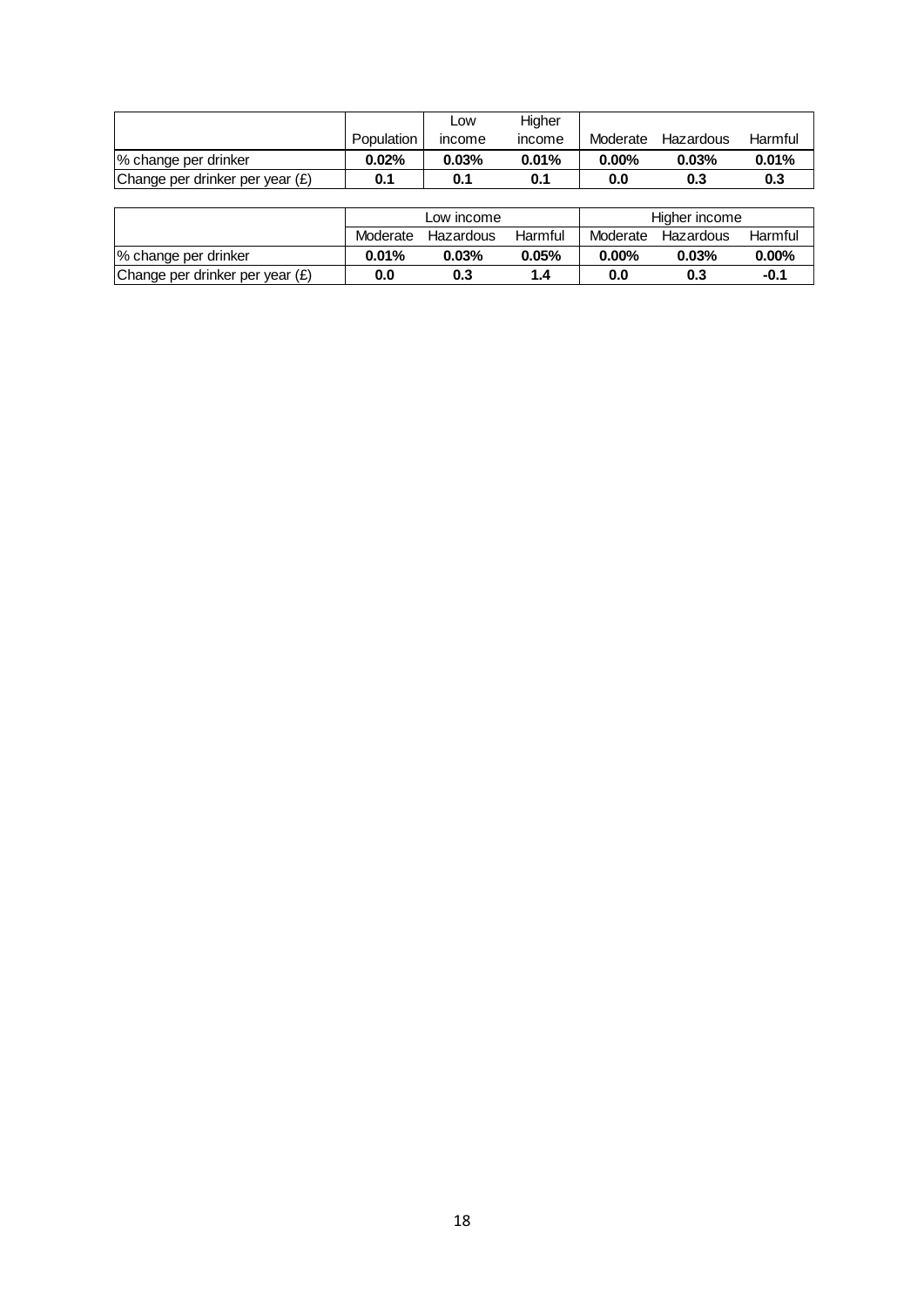|                        |                                          |            | Low    | Higher |          |           |         |
|------------------------|------------------------------------------|------------|--------|--------|----------|-----------|---------|
|                        |                                          | Population | income | income | Moderate | Hazardous | Harmful |
| Year 1                 | Deaths                                   | $-3$       | -1     | $-2$   | -1       | -1        | $-2$    |
|                        | Hospital admissions ('000s)              | $-0.1$     | 0.0    | $-0.1$ | 0.0      | 0.0       | $-0.1$  |
| <b>Full Effect per</b> | Deaths                                   | $-14$      | $-3$   | $-11$  | $-1$     | $-3$      | $-11$   |
|                        | Hospital admissions ('000s)              | $-0.5$     | $-0.1$ | $-0.4$ | $-0.1$   | $-0.1$    | $-0.4$  |
| year                   | Total crimes ('000s)                     | $-0.9$     | n/a    |        | $-0.2$   | $-0.1$    | $-0.7$  |
|                        | Days absence ('000's)                    | $-5.7$     |        |        | $-1.5$   | $-0.5$    | $-3.7$  |
| Value of harm          | Healthcare costs                         | $-9.5$     | $-2.5$ | $-6.9$ | $-2.4$   | $-1.5$    | $-5.6$  |
| reduction              | Crime costs                              | $-30.2$    | n/a    |        | $-6.3$   | $-2.2$    | $-21.8$ |
| cumulative             | Absence costs                            | $-4.7$     |        |        | $-1.5$   | $-0.3$    | $-2.9$  |
| Idiscounted            | Total direct costs                       | $-44.4$    |        |        | $-10.1$  | $-4.0$    | $-30.3$ |
| $ $ (£millions)        | Total value of harm reduction incl QALYs | $-77.3$    |        |        | $-18.3$  | $-9.6$    | $-49.4$ |

#### Table A4: Estimated effects on alcohol-related harms of a BBCS

|                                                                           |                                                           | Low income |                  |         | Higher income |                  |         |
|---------------------------------------------------------------------------|-----------------------------------------------------------|------------|------------------|---------|---------------|------------------|---------|
|                                                                           |                                                           | Moderate   | <b>Hazardous</b> | Harmful | Moderate      | <b>Hazardous</b> | Harmful |
| Year 1                                                                    | Deaths                                                    | 0          | 0                | 0       | 0             | 0                | -2      |
|                                                                           | Hospital admissions ('000s)                               | 0.0        | 0.0              | 0.0     | 0.0           | 0.0              | $-0.1$  |
| <b>Full Effect per</b><br>lyear                                           | Deaths                                                    | 0          | -1               | $-2$    | 0             | -1               | -9      |
|                                                                           | Hospital admissions ('000s)                               | 0.0        | 0.0              | 0.0     | 0.0           | 0.0              | $-0.3$  |
| Value of harm<br>reduction<br>cumulative<br>discounted<br>$ $ (£millions) |                                                           |            |                  |         |               |                  |         |
|                                                                           | Healthcare costs                                          | $-1.3$     | $-0.7$           | $-0.5$  | $-1.1$        | $-0.7$           | $-5.1$  |
|                                                                           | Total value of health harm reduction incl<br><b>QALYs</b> | $-5.2$     | $-3.3$           | $-2.5$  | $-5.6$        | $-3.8$           | $-21.9$ |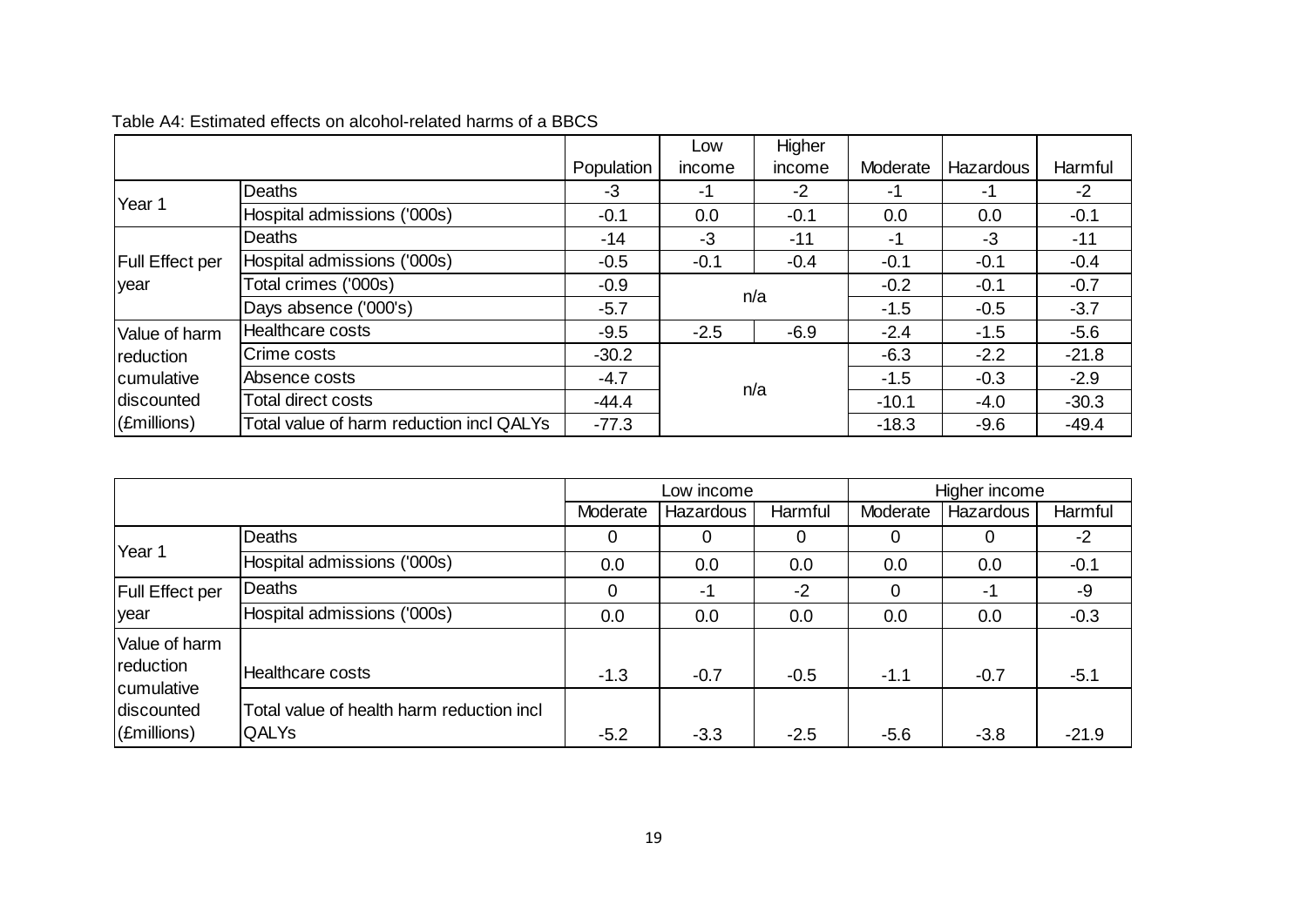|                                                                         |            |            |           |           |            | Higher     |           | 18-24     |
|-------------------------------------------------------------------------|------------|------------|-----------|-----------|------------|------------|-----------|-----------|
|                                                                         | Population | Moderate   | Hazardous | Harmful   | Low income | income     | 16-17     | Hazardous |
| <b>Baseline statistics</b>                                              |            |            |           |           |            |            |           |           |
| Baseline Consumption (units per week)                                   | 11.9       | 4.3        | 27.2      | 71.4      | 9.3        | 12.9       | 7.8       | 27.6      |
| Population                                                              | 41,393,296 | 31,964,234 | 7,232,457 | 2,196,605 | 11,224,815 | 30,168,481 | 1,041,951 | 655,712   |
| Baseline Consumption (drinker)                                          | 14.1       | 5.5        | 27.2      | 71.4      | 12.7       | 14.6       | 11.0      | 27.6      |
| Drinker population                                                      | 34,889,490 | 25,460,428 | 7,232,457 | 2,196,605 | 8,213,926  | 26,675,564 | 738,841   | 655,712   |
| % drinkers                                                              | 84.3%      | 79.7%      | 100.0%    | 100.0%    | 73.2%      | 88.4%      | 70.9%     | 100.0%    |
| % binge $(>8$ male, $>6$ female)                                        | 21.7%      | 11.4%      | 49.4%     | 79.4%     | 14.8%      | 24.2%      | 16.3%     | 70.8%     |
| Mean binge if binge occurs                                              | 12.1       | 10.2       | 12.4      | 15.1      | 12.7       | 12.0       | 12.5      | 14.6      |
| Sales/Consumption volume, units per drinker per year                    |            |            |           |           |            |            |           |           |
| Off-trade beer                                                          | 96.8       | 29.6       | 169.6     | 636.0     | 113.5      | 91.6       | 40.0      | 128.1     |
| Off-trade cider                                                         | 18.9       | 4.8        | 24.8      | 162.6     | 33.4       | 14.4       | 24.9      | 17.1      |
| Off-trade wine                                                          | 264.5      | 92.1       | 584.2     | 1210.0    | 175.1      | 292.0      | 86.1      | 184.6     |
| Off-trade spirits                                                       | 71.1       | 27.2       | 128.1     | 392.3     | 93.3       | 64.3       | 23.6      | 157.9     |
| Off-trade RTDs                                                          | 7.8        | 2.1        | 8.7       | 71.7      | 10.1       | 7.2        | 16.4      | 18.7      |
| On-trade beer                                                           | 199.4      | 80.2       | 371.4     | 1014.7    | 187.7      | 203.0      | 163.2     | 555.0     |
| On-trade cider                                                          | 7.7        | 3.2        | 13.2      | 42.5      | 6.6        | 8.1        | 11.0      | 34.7      |
| On-trade wine                                                           | 37.9       | 26.8       | 68.0      | 68.3      | 15.5       | 44.8       | 27.0      | 57.8      |
| On-trade spirits                                                        | 19.8       | 14.2       | 31.6      | 46.0      | 14.9       | 21.3       | 62.8      | 160.3     |
| On-trade RTDs                                                           | 12.3       | 4.5        | 19.6      | 78.0      | 11.5       | 12.5       | 118.9     | 124.7     |
| Total                                                                   | 736.2      | 284.5      | 1419.3    | 3722.1    | 661.6      | 759.1      | 573.9     | 1438.9    |
| Spending, per drinker per year (£)                                      |            |            |           |           |            |            |           |           |
| Off-trade beer                                                          | 43.1       | 14.5       | 76.5      | 263.8     | 48.6       | 41.4       | 12.3      | 56.0      |
| Off-trade cider                                                         | 7.0        | 2.1        | 9.8       | 54.6      | 11.2       | 5.7        | 10.9      | 7.1       |
| Off-trade wine                                                          | 143.2      | 51.7       | 314.1     | 639.9     | 83.7       | 161.5      | 4.5       | 97.3      |
| Off-trade spirits                                                       | 34.6       | 14.2       | 61.9      | 180.9     | 42.9       | 32.0       | 2.5       | 74.7      |
| Off-trade RTDs                                                          | 6.0        | 2.0        | 7.1       | 49.7      | 7.5        | 5.6        | 2.4       | 19.9      |
| On-trade beer                                                           | 246.6      | 104.8      | 456.0     | 1200.4    | 212.7      | 257.0      | 179.7     | 698.5     |
| On-trade cider                                                          | 9.3        | 4.0        | 16.0      | 48.5      | 6.8        | 10.0       | 5.6       | 41.2      |
| On-trade wine                                                           | 52.0       | 37.2       | 91.7      | 93.6      | 17.9       | 62.5       | 24.1      | 77.1      |
| On-trade spirits                                                        | 48.3       | 36.2       | 74.7      | 102.0     | 33.0       | 53.1       | 128.8     | 368.0     |
| On-trade RTDs                                                           | 22.2       | 8.6        | 34.9      | 137.6     | 18.9       | 23.1       | 188.5     | 226.8     |
|                                                                         | 612.3      | 275.4      | 1142.6    |           | 483.4      | 652.0      | 559.1     | 1666.7    |
| Total                                                                   |            |            |           | 2771.1    |            |            |           |           |
| After intervention / Change from baseline                               |            |            |           |           |            |            |           |           |
|                                                                         | 0.00       | 0.00       | 0.00      | $-0.06$   | 0.00       | 0.00       | 0.00      | 0.00      |
| Changes in consumption (units per week)                                 | $-0.01$    | 0.00       | 0.00      | $-0.06$   | 0.00       | $-0.01$    | 0.00      | 0.00      |
| Changes in consumption (drinker)                                        | $-0.04%$   | $-0.03%$   | $-0.01%$  | $-0.08%$  | $-0.04%$   | $-0.04%$   | 0.00%     | $-0.02%$  |
| Changes in consumption (%)                                              |            |            |           |           |            |            |           |           |
| Final Consumption (drinker)                                             | 14.1       | 5.5        | 27.2      | 71.3      | 12.7       | 14.6       | 11.0      | 27.6      |
| Absolute change in sales/Consumption volume, units per drinker per year |            |            |           |           |            |            |           |           |
| Off-trade beer                                                          | $-0.2$     | 0.0        | $-0.2$    | $-2.3$    | $-0.2$     | $-0.2$     | 0.0       | $-0.2$    |
| Off-trade cider                                                         | 0.0        | 0.0        | 0.0       | 0.0       | 0.0        | 0.0        | 0.0       | 0.0       |
| Off-trade wine                                                          | 0.1        | 0.0        | 0.1       | 0.5       | 0.0        | 0.1        | 0.0       | 0.0       |
| Off-trade spirits                                                       | $-0.1$     | 0.0        | $-0.1$    | $-0.3$    | $-0.1$     | 0.0        | 0.0       | $-0.1$    |
| Off-trade RTDs                                                          | 0.0        | 0.0        | 0.0       | $-0.2$    | 0.0        | 0.0        | 0.0       | 0.0       |
| On-trade beer                                                           | $-0.1$     | 0.0        | 0.0       | $-1.0$    | 0.0        | $-0.1$     | 0.0       | 0.0       |
| On-trade cider                                                          | 0.0        | 0.0        | 0.0       | 0.0       | 0.0        | 0.0        | 0.0       | 0.0       |
| On-trade wine                                                           | 0.0        | 0.0        | 0.0       | 0.1       | 0.0        | 0.0        | 0.0       | 0.0       |
| On-trade spirits                                                        | 0.0        | 0.0        | 0.0       | $-0.1$    | 0.0        | 0.0        | 0.0       | 0.0       |
| On-trade RTDs                                                           | 0.0        | 0.0        | 0.0       | 0.3       | 0.0        | 0.0        | 0.0       | 0.1       |
| Total                                                                   | $-0.3$     | $-0.1$     | $-0.1$    | $-3.0$    | -0.2       | -0.3       | 0.0       | -0.2      |
| Absolute change in spending, per drinker per year (£)                   |            |            |           |           |            |            |           |           |
| Off-trade beer                                                          | 0.0        | 0.0        | 0.0       | 0.0       | 0.0        | 0.0        | 0.0       | 0.0       |
| Off-trade cider                                                         | 0.0        | 0.0        | 0.0       | 0.0       | 0.0        | 0.0        | 0.0       | 0.0       |
| Off-trade wine                                                          | 0.1        | 0.0        | 0.2       | 0.9       | 0.1        | 0.1        | 0.0       | 0.0       |
| Off-trade spirits                                                       | 0.0        | 0.0        | 0.0       | 0.2       | 0.0        | 0.0        | 0.0       | 0.0       |
| Off-trade RTDs                                                          | 0.0        | 0.0        | 0.0       | $-0.1$    | 0.0        | 0.0        | 0.0       | 0.0       |
| On-trade beer                                                           | $-0.1$     | 0.0        | 0.1       | $-1.2$    | 0.0        | $-0.1$     | 0.0       | $-0.1$    |
| On-trade cider                                                          | 0.0        | 0.0        | 0.0       | 0.0       | 0.0        | 0.0        | 0.0       | 0.0       |
| On-trade wine                                                           | 0.0        | 0.0        | 0.0       | 0.1       | 0.0        | 0.0        | 0.0       | 0.0       |
| On-trade spirits                                                        | 0.0        | 0.0        | 0.0       | $-0.1$    | 0.0        | 0.0        | 0.0       | 0.0       |
| On-trade RTDs                                                           | 0.0        | 0.0        | 0.0       | 0.5       | 0.0        | 0.0        | 0.0       | 0.3       |
| <b>Total</b>                                                            | 0.1        | 0.0        | 0.3       | 0.3       | 0.1        | 0.1        | 0.0       | 0.2       |
| Relative change in spending                                             | 0.02%      | $0.00\%$   | $0.03\%$  | 0.01%     | 0.03%      | 0.01%      | $0.00\%$  | 0.01%     |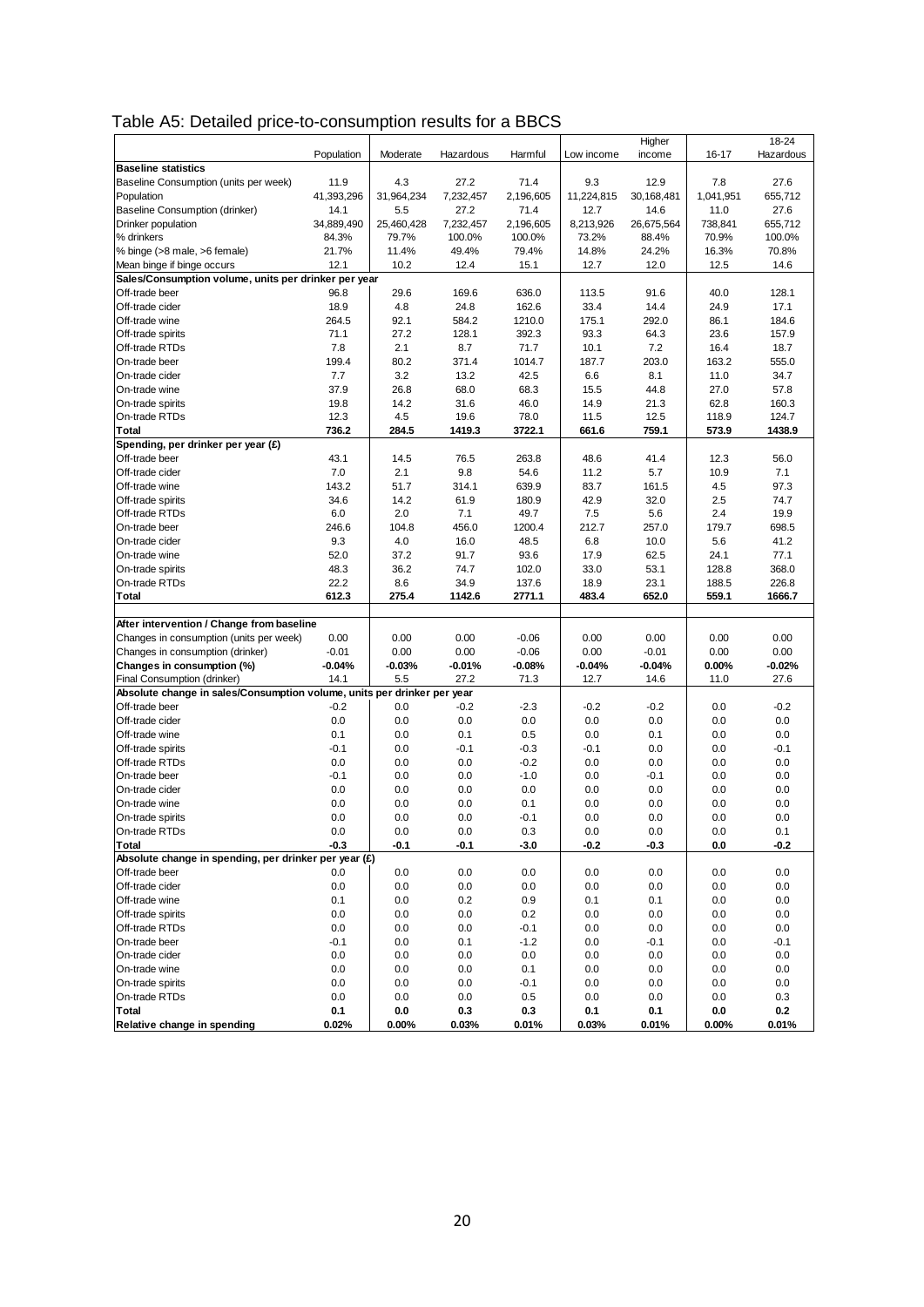

Table A6: Probabilistic sensitivity analysis results for a BBCS

Note: Clustering of estimates points on one side of the line of equal effect indicates a significant difference in effect between the two groups compare